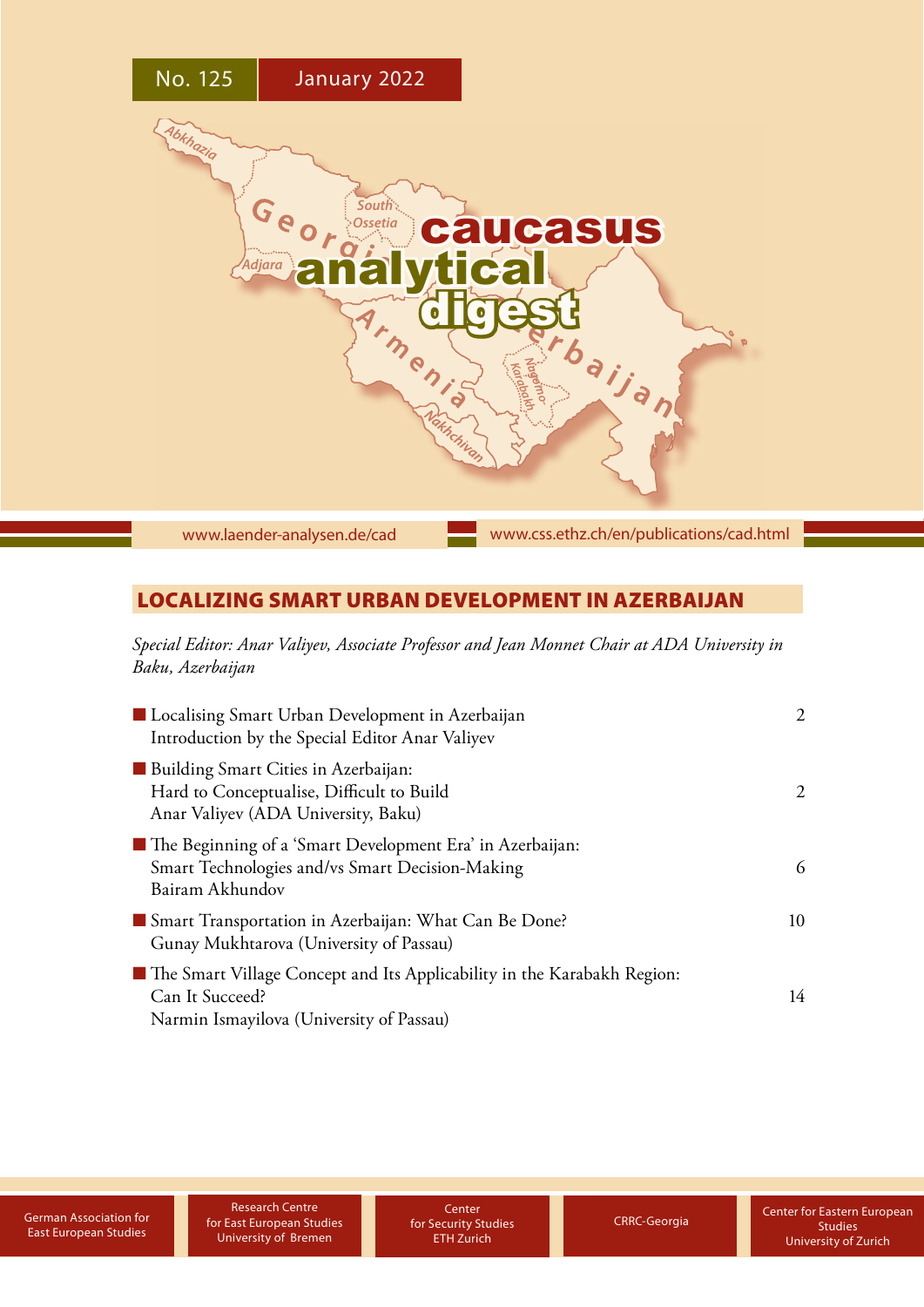# <span id="page-1-0"></span>**Localising Smart Urban Development in Azerbaijan**

Introduction by the Special Editor Anar Valiyev

Cities urgently need innovative organisational and institutional arrangements to solve a great variety of emerging technical, physical, and social problems. Since the mid-2000s, global interest in innovative urban development has experienced a significant surge due to the increasing capabilities of new technology, as well as the ever-growing number of people living in urban areas. There is an urgent need for a 'smart city' concept to ensure real changes in the lives of these people rather than being merely a prestigious 'paper-tiger'. The literature generally defines the term 'smart city' as applications and technologies applied in cities and communities, to improve the quality of life and work in the region, ease the spread of information and communication technologies (ICT) and, most importantly, help in making the cities 'inclusive, safe, sustainable and resilient' envisioned in the UN's 11<sup>th</sup> Sustainable Development Goal.

The recent Covid-19 pandemic and re-establishment of control over territories in the Karabakh region accelerated the need to restore the cities and villages affected by these emergencies. For this reason, the government of Azerbaijan has launched the process of smart city/village development as a means of achieving its development goals. Therefore, there is an urgent need to change the status quo and design a model that will improve all cities in Azerbaijan in an efficient and effective way and concomitantly accelerate economic growth. The following issue of the Caucasus Analytical Digest sheds light on the current situation and documents starting conditions in Azerbaijan in terms of future smart-city development, challenges in implementing this concept, areas that need to be developed further, and finally, how the smart city concept can help to redevelop the Karabakh region.

Dr *Anar Valiyev* is Associate Professor and Jean Monnet Chair at ADA University in Baku, Azerbaijan.

# **Building Smart Cities in Azerbaijan: Hard to Conceptualise, Difficult to Build**

Anar Valiyev (ADA University, Baku)

DOI: 10.3929/ethz-b-000525828

## **Abstract**

This article opens a general discussion about the concept of the 'smart city' and how it can be understood in the context of urban affairs. Furthermore, it discusses the problems of conceptualisation and operationalisation of smart city projects in Azerbaijan and elsewhere, and the ways in which they can lead to project failure. The article also addresses the problems of implementation of the smart city concept in the country and discusses how to adapt general visions and global aspirations for smart and sustainable cities to the Azerbaijani context. Furthermore, the author suggests which metrics and policy domains the authorities should consider when translating the smart city visions into policy. He discusses the preconditions for success, and whether Azerbaijan has the necessary infrastructure and specialists for its implementation.

# **What is the 'Smart City'? Conceptual Framework**

In today's world, cities are the main drivers of development and innovations that shape the future of countries. According to United Nations Population Fund (UNFPA) statistics, more than half of the world's population lives in cities. However, this proportion is rapidly increasing and is expected to reach 70% by the year 2050 (UNFPA, 2007). This ongoing massive urbanisation process leads to enormous resource consumption, which results in negative consequences for the environment (Deuskar, 2015).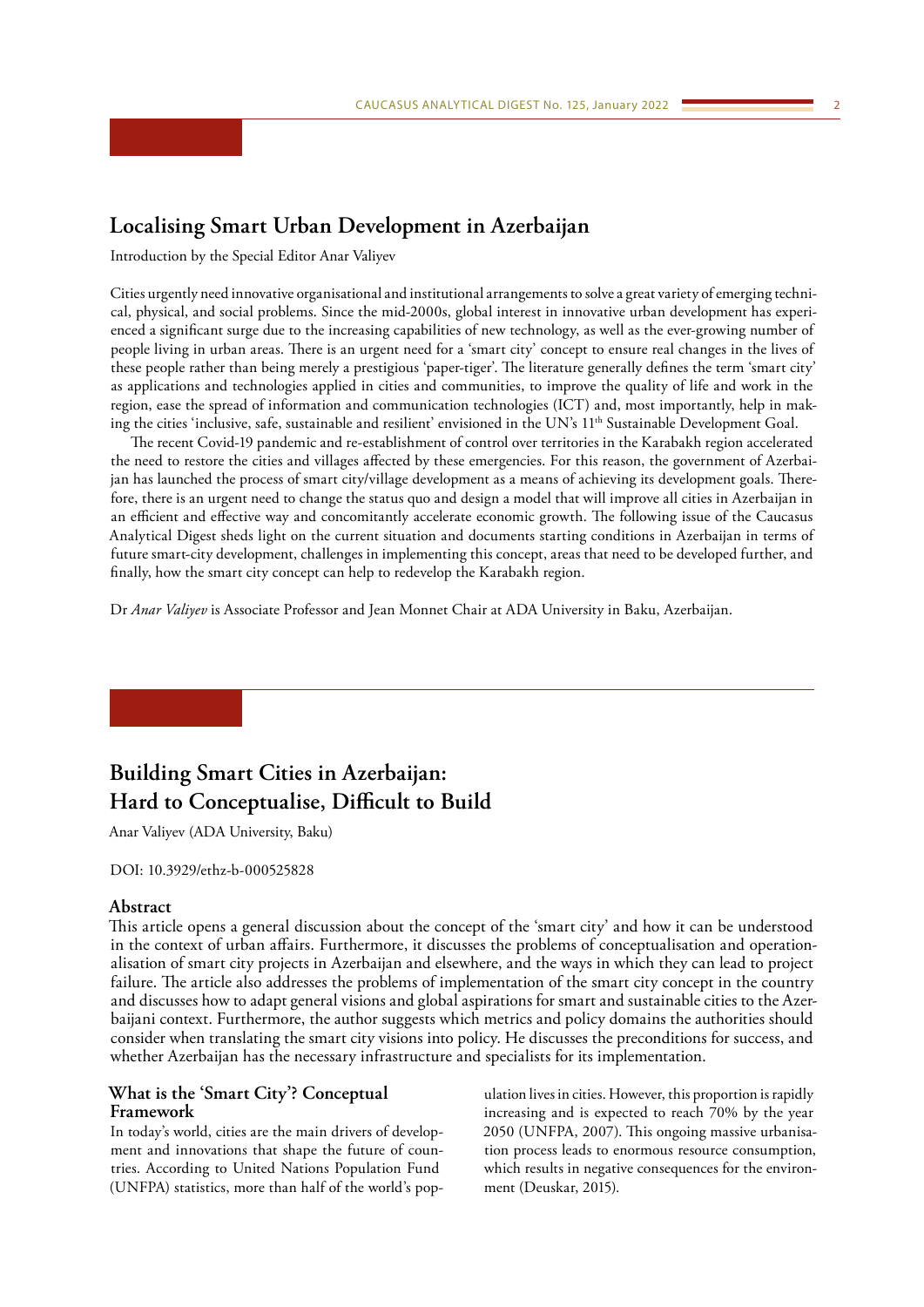This rapid growth in urban populations leads to a variety of technical and infrastructure-oriented problems, such as difficulties in waste management, scarcity of resources, air pollution, human health concerns, traffic congestion, and deteriorating infrastructure. Urbanisation also creates new, complex social issues, and combatting the drawbacks of urbanisation requires the collaboration of government, community, city agencies, non-profit organisations, etc. Cities urgently need innovative organisational and institutional arrangements to solve a great variety of emerging technical, physical, and social problems, for example, lack of citizen engagement in city planning decision-making processes.

Since the mid-2000s, a global interest in smart cities has surged due to technological advancement, as well as an increasing number of people living in urban areas. It is an ever-growing challenge to supply urban populations with basic resources such as clean water, secure food supply, and sufficient energy, while also ensuring overall economic, social and environmental sustainability. In this case there is a need for 'smart city' concepts to leave a better world to future generations. The literature generally defines the term 'smart city' as applications and technologies directed at cities and communities, to improve the quality of life and work in the region, ease the spread of information and communication technologies (ICT), and, most importantly, achieve sustainability.

Azerbaijan is among the many countries currently facing the challenges of rapid urbanisation and management of growing cities. Over the past 25 years, the population of Azerbaijan has grown almost by 2 million, reaching 10 million people.1 Meanwhile, massive migration of the country's rural population to urban centres has led to further challenges. Thus, for example, Baku now has around 2.4 million inhabitants, while the Area (the territory encompassing Baku, Khirdalan, Absheron and surrounding rural areas in which populations move into the city for work, study and leisure) may have a population of more than 4 million. Currently, 35% of the metropolitan area's labour force, or around 1.5 million people, live in rural areas. Meanwhile, the country may only be able to support a much smaller population through sustainable agriculture.

The rural population's migration to urban areas is expected to accelerate due to increased technological innovation in agriculture. With the high cost of the Covid-19 pandemic, it is expected that within a few years more than one million people will migrate to urban

areas, and primarily to Baku. Furthermore, massive car ownership in the Baku area constitutes one of the most rapidly worsening problems in the region's urban development. Since the beginning of 2000, car ownership has increased from 55 to 143 cars per 1,000 residents.<sup>2</sup> Finally, the absence of new approaches to governance and reliance on the old Soviet system of city management in Azerbaijan make the situation worse (Baku is the only European capital that does not elect its mayor, but rather has one appointed by the president).

In this context, the government of Azerbaijan and local urban administrations believe that the smart city concept and technological innovations can solve the society's endemic problems. However, the local authorities forget that issues with incorrect/insufficient conceptualisation have led to many problems, including the failure of several smart city projects. Lavasa (India), Ordos (China) and Santander (Spain) serve as examples of cities which had great plans, but failed to grow organically as needed by citizens due to overly idealistic implementation. The following article examines Azerbaijan's attempts at implementing the smart city concept the problems the republic may face in their implementation, and recommendations for avoiding said problems.

## **'Lost in Translation' Problem**

The recent Covid-19 pandemic and the Forty-Four Day War between Azerbaijan and Armenia over the Karabakh region accelerated the need to restore the cities and villages affected by both pandemic and war. Hence, Azerbaijan's government launched the process of smart city/village development as a solution for tough-to-crack developmental challenges. Therefore, there is an urgent need to change the status quo and design a model which will improve all of Azerbaijan's cities in an efficient and effective way while accelerating economic growth at the same time. The emergence of the Covid-19 pandemic forced rapid digitalisation in both the public and private sectors. The recent situation has forced the government and citizens to adapt to rapid change with the help of technology.

Hence, the smart city/village concept is a primary agenda item in terms of plans for sustainable development in the Karabakh region. Azerbaijan is in the beginning of the process; in April 2021, President Ilham Aliyev signed an order to develop smart city/smart village projects 'to improve the quality, safety and efficiency of services provided in urban and rural areas, utilising information technology and ensuring the effective use

See State Statistical Committee of the Republic of Azerbaijan (2020) 'Information Society', [https://www.stat.gov.az/source/information\\_](https://www.stat.gov.az/source/information_society/?lang=en) [society/?lang=en](https://www.stat.gov.az/source/information_society/?lang=en) (accessed 18 July 2021).

<sup>2</sup> See State Statistical Committee of the Republic of Azerbaijan (2020) 'Information Society', [https://www.stat.gov.az/source/information\\_](https://www.stat.gov.az/source/information_society/?lang=en) [society/?lang=en](https://www.stat.gov.az/source/information_society/?lang=en) (accessed 18 July 2021).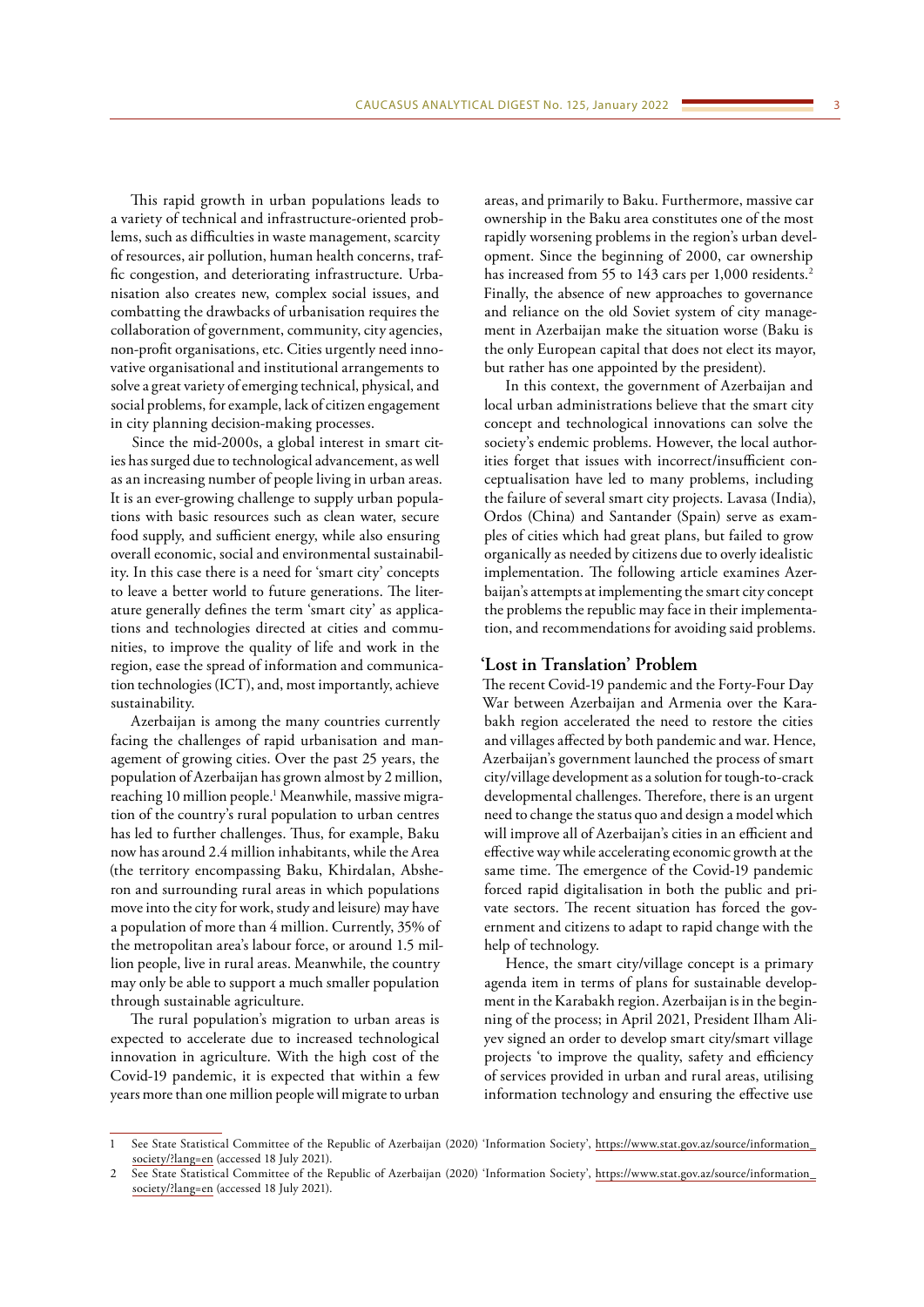and management of available resources'.3 Furthermore, the government assigned the Ministry of Technology to come up with a concept paper (i.e., recommended policy actions) for smart city implementation. However, the biggest challenge for the government would be in the proper conceptualisation and operationalisation of the smart city approach. If the government would think of the smart city approach only as a group of cost-optimising technological breakthroughs, then the project of smart cities in Azerbaijan, and especially in the Karabakh region, would fail.

The smart city concept in Karabakh thus needs to take a different approach to that in Baku. If in Baku this concept should be operationalised as an optimisation tool for facilitating and easing of transactions, traffic, utility management and other services, in Karabakh the concept should serve the purposes of attracting the population back to the region and making their lives comfortable. Meanwhile, smart city concepts in other Azerbaijani cities would serve different purposes. The concept paper would also need to make this fuzzy term more applicable and understandable at all administrative levels and for all groups of stakeholders. Moreover, the concept should be applicable to the realities of Azerbaijan and its existing system of governance and local conditions. The failure of such projects in India or China were a result of using a 'copy-and-paste' approach to smart city concept Absence of understanding of how to handle and manage the data, open and transparent data exchange, and inclusive decision-making as well as high-level coordination were common problems that also apply to the situation in Azerbaijan. Thus, the Azerbaijani government should as a first step make the concept of 'smart cities' applicable to local realities; easy to understand at each level; and operational and relying on human capital (i.e., the people) rather than on technologies.

# **What Is Needed to Succeed? Infrastructure**

To be successful in implementing the smart city concept, the country needs to possess certain infrastructure allowing the cities to capture data and use it in order to make rapid decisions. From this perspective, the situation in Azerbaijan is problematic. Certain districts do already enjoy high-speed internet, the latest innovations, and technologies, while whole regions of the country are hold back by the slowest internet speeds in Europe. Azerbaijan also has a particularly high digital divide between urban and rural areas. There is a 20-percentage point gap between rural and urban households in fixed internet penetration. This digital divide exists mainly due to insufficient fixed infrastructure and lower levels of digital literacy in rural areas (ADB, 2018). The country also needs to make broadband internet faster, cheaper, and more accessible. Based on data from UK internet company Cable for 2021, Azerbaijan ranks 167<sup>th</sup> globally in terms of broadband internet speed with its 6.63 Megabits per second download speed, while neighbours Armenia and Georgia boast speeds two to three times as fast.<sup>4</sup> The reason for this regrettable situation is that Azerbaijan's internet market is monopolized by Delta Telecom, the only internet provider in the country. The government does not regulate the market properly, and Delta Telecom, being a monopolist, is not interested in additional investments due to its constant revenue flow and the absence of competition.

From another perspective, there exists a great variety of housing in Azerbaijan, having correspondingly varied levels of adaptability in terms of potential 'smart' programmes. Some of them use smart meters (for electricity, gas and water) while other still have traditional mechanical meters which make it difficult to implement smart city concepts. The same situation is observed with waste management, which has to this point not applied any modern innovations to its trash collection and recycling programmes. In addition, cities in Azerbaijan would need to invest huge sums in data meters including new 'smart' traffic lights, various detectors, smart meters, etc. The central government would be unlikely to spend the billions of dollars necessary to install these meters as the benefits would not be immediately visible, while citizens would be uninterested in higher household bills and/or taxes.

# **What Is Needed to Succeed? Governance and Innovation**

While all of the mentioned problems can be fixed with technological advances and technical solutions, the main hurdle is the issue of governance. In all cities where the smart city concept has been successfully implemented, public participation and involvement in decision-making has proved essential. Without involvement of the population and considering their positions when making decisions, no smart city concept can work. One of the main problems in Azerbaijan is that it follows a monocentric model in its administration and urbanisation processes. In other words, Azerbaijan's highly centralised system of governance prevents or discourages involvement of the public and representatives of civil society, making it nearly impossible for them to impact deci-

<sup>3</sup> '"Ağıllı şəhər" (Smart City) və "Ağıllı kənd" (Smart Village) konsepsiyasının hazırlanması haqqında', Decree No. 2584, 19 April 2021. Available at: <http://e-qanun.az/framework/47263>(accessed 17 August 2021).

<sup>4</sup> 'Worldwide Broadband Speed 2021', Cable.co.uk. Available at: [https://www.cable.co.uk/broadband/worldwide-speed-league/2021/worldwide\\_](https://www.cable.co.uk/broadband/worldwide-speed-league/2021/worldwide_speed_league_data.xlsx) [speed\\_league\\_data.xlsx](https://www.cable.co.uk/broadband/worldwide-speed-league/2021/worldwide_speed_league_data.xlsx) (accessed 10 December 2021).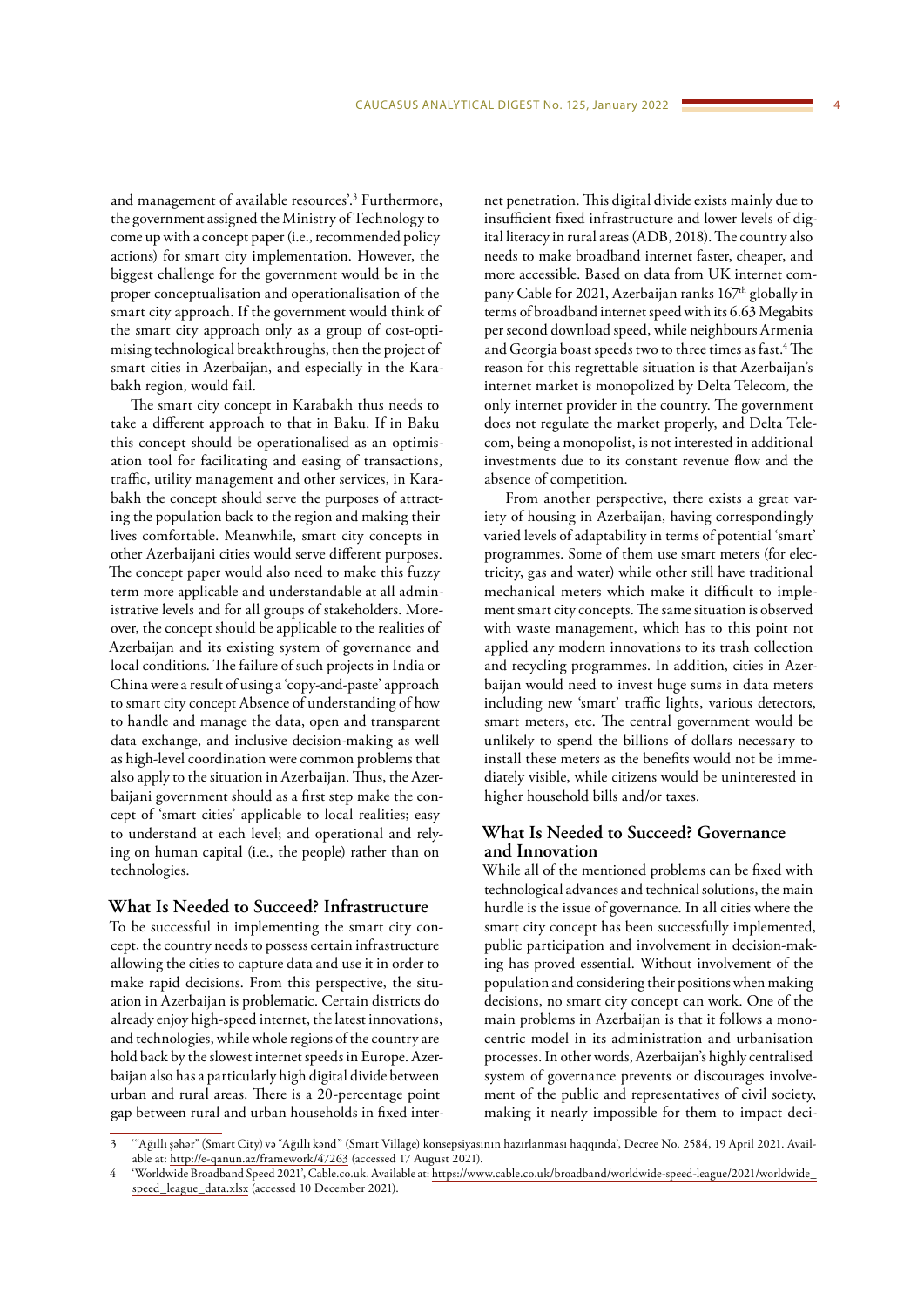sion-making process. The current situation specifically shows that it becomes very difficult to manage large cities through traditional means, and there is a great need for new innovative (perhaps e-)governance and management to help solve worsening traffic woes as well as environmental challenges, waste and utility management issues, education reform health/pandemic management, and other matters of public concern. Meanwhile, lack of administrative, political, and financial powers by local municipalities (the only elected local bodies) makes them a nearly completely useless tier of governance. Thus, the government of Azerbaijan should think about empowering municipalities in order to help reach these ambitious goals. Bringing municipalities and local communities into the decision-making process could be one of the solutions in laying the groundwork for Azerbaijani 'smart cities'. Moreover, if the central government tries to entice its population back to de-occupied territories, it should think about not only technological innovations, but also about new modes of governance with higher levels of empowerment of local authorities and more participation of local populations.

From another perspective, the country and its cities need strong innovation potential and education. The most recent edition of the Global Innovation Index ranked Azerbaijan 82nd among 131 countries in terms of innovation potential. Azerbaijan's weakest sub-category? Knowledge and technology output. High-tech exports account for less than 0.1% of Azerbaijan's gross domestic product, thus knowledge impact and knowledge creation are negligible (Dutta et al., 2021).

#### **What Is Needed to Succeed? People**

According to household survey data on ICT use reported by Azerbaijan's State Statistical Committee, in 2018 only 15% of individuals used the internet to interact with authorities and avail themselves of public services, and 7% for education or learning activities. The technology and user knowledge of e-commerce and e-payment systems is limited, and trust in such systems is low. Only one in 20 people in Azerbaijan purchased something online in 2017, compared to a worldwide average of almost one in four people.<sup>5</sup> Azerbaijan ranks 68<sup>th</sup> out of 144 countries on the B2C e-Commerce Index due to low penetration of e-payments, including credit and debit cards, a shortage of domestic online shops, underdeveloped logistics, a lack of trust on the part of both buyers and sellers, and low digital literacy among the population (ADB, 2018). The use of digital payments and financial services is also low in Azerbaijan. Less

than one-third of the population has a bank account, and only one quarter has a debit card, many of which are social insurance and salary cards. Mobile and internet-based digital payment tools are rarely used due to limits on transaction amounts and other restrictions. Another barrier is the high transaction fees associated with international credit card payment networks as well as not developed banking system. The Covid-19 pandemic may have spurred change in this area, but nevertheless not evenly. While Baku and other large cities switched largely to online transactions, rural areas and most of the smaller cities continued to rely on traditional methods.

## **Conclusion and Recommendation**

Despite all the challenges, establishing smart cities or smart villages in Azerbaijan is doable. There are, however, several important issues to be addressed before any major step forward can occur, one of which is financing. Building smart cities or implementing this concept would require massive investments into city infrastructure. Government can take on partial responsibility, but for the smart cities projects to succeed, the private sector must also be involved. Private business would need to be encouraged and incentivised to invest. This would require changing the current business environment, including protection of investments, ensuring a fair and just court system, etc. This can be easily done with the government initiatives. What cannot be done within a short period of time is to train and give birth to new clusters of creative and smart people working in various creative industries. The government of Azerbaijan first should understand why they need smart cities, what purposes they would serve. Next, the political establishment would need to come up with its own strategy and actions, not merely copying examples from other countries, a path which has led smart city project in other countries to failure. The government should pay particular attention to educating, nurturing, and developing its own experts and specialists to make future smart cities sustainable and stable. Finally, the government should pay great attention to governance issues as well as involving citizens/civil society into decision-making processes. Otherwise, billions of US dollars spent on technologies, foreign consultancies as well as construction projects would go to waste, adding additional pressure on the government to solve Azerbaijan's growing urbanisation problems.

#### *Please see overleaf for information about the author and references.*

<sup>5</sup> See State Statistical Committee of the Republic of Azerbaijan (2020) 'Information Society', [https://www.stat.gov.az/source/information\\_](https://www.stat.gov.az/source/information_society/?lang=en) [society/?lang=en](https://www.stat.gov.az/source/information_society/?lang=en) (accessed 18 July 2021).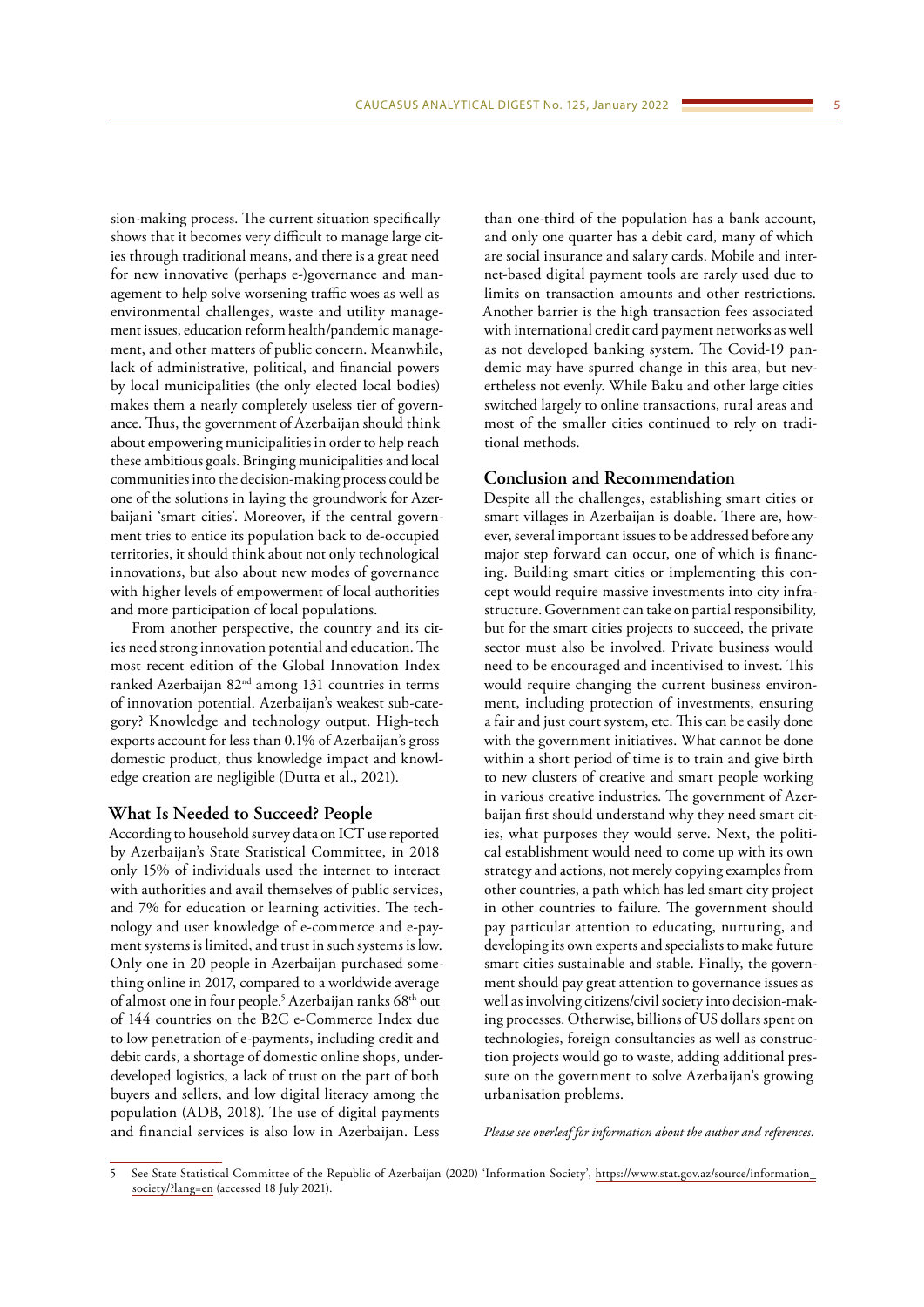## <span id="page-5-0"></span>*About the Author*

Dr *Anar Valiyev* is an Associate Professor and Jean Monnet Chair at ADA University in Baku, Azerbaijan.

*References*

- Asian Development Bank [ADB] (2018). Strengthening Functional Urban Regions in Azerbaijan. National Urban Assessment 2017. Manila: ADB. Available at: [https://www.adb.org/sites/default/files/institutional-document/480176/](https://www.adb.org/sites/default/files/institutional-document/480176/azerbaijan-national-urban-assessment-2017.pdf) [azerbaijan-national-urban-assessment-2017.pdf](https://www.adb.org/sites/default/files/institutional-document/480176/azerbaijan-national-urban-assessment-2017.pdf) (accessed 15 April 2021).
- Deuskar, Chandan (2015) What does 'urban' mean?, World Bank Blogs, 2 June 2015. Available at: [https://blogs.](https://blogs.worldbank.org/sustainablecities/what-does-urban-mean) [worldbank.org/sustainablecities/what-does-urban-mean](https://blogs.worldbank.org/sustainablecities/what-does-urban-mean) (accessed 15 April 2021).
- Dutta, Soumitra/ Lanvin, Bruno/ Rivera León, Lorena/ Wunsch-Vincent, Sacha (eds) (2021) Global Innovation Index 2021: Tracking Innovation through the COVID-19 Crisis. Geneva: WIPO. Available at: [https://www.wipo.](https://www.wipo.int/edocs/pubdocs/en/wipo_pub_gii_2021.pdf) [int/edocs/pubdocs/en/wipo\\_pub\\_gii\\_2021.pdf](https://www.wipo.int/edocs/pubdocs/en/wipo_pub_gii_2021.pdf) (accessed 5 October 2021).
- United Nations Population Fund [UNFPA] (2007) State of World Population 2007: Unleashing the Potential of Urban Growth. New York: UNFPA. Available at: [https://www.unfpa.org/sites/default/files/pub-pdf/695\\_filename\\_](https://www.unfpa.org/sites/default/files/pub-pdf/695_filename_sowp2007_eng.pdf) [sowp2007\\_eng.pdf](https://www.unfpa.org/sites/default/files/pub-pdf/695_filename_sowp2007_eng.pdf) (accessed 15 April 2021).
- World Bank (2021) Smart Villages in Azerbaijan: A Framework for Analysis and Roadmap. Washington, DC: World Bank. Available at:<https://openknowledge.worldbank.org/handle/10986/35468>(accessed 15 April 2021).

# **The Beginning of a 'Smart Development Era' in Azerbaijan: Smart Technologies and/vs Smart Decision-Making**

Bairam Akhundov

DOI: 10.3929/ethz-b-000525828

#### **Abstract**

The past few years in Azerbaijan have been marked by growing government interest in using 'smart' solutions in urban and rural planning. The results of the Karabakh conflict pushed these aspirations even further, with 'smart' technologies being seen as the key instruments in the redevelopment of the de-occupied territories. Since cities are vital mechanisms for economic growth, it is generally believed that applying modern technologies in urban and regional planning can increase the economic performance of a nation while ensuring sustainability. This article will discuss Azerbaijan's existing experience in 'smart' development and examine the extent to which the wider public participates (or will have an opportunity to participate) in the ongoing and future reforms.

## **Why Aim at Growing 'Smartly'?**

Apart from being the greatest contributors to economic growth, Azerbaijan's cities account for 70% of its greenhouse gas emissions and 60% of resource use.<sup>1</sup> In view of the looming problem of climate change, it is vital to rethink our cities according to the key principles of sustainable development. Recent years have demonstrated an increased interest in applying sustainable solutions in urban planning. Today, the concept of 'smart cities'

is widely cited in the media and research as a potential solution to the 'economic growth vs climate change mitigation' dilemma and is seen as a panacea for the sustainable development of cities. The recent months demonstrate that the government of Azerbaijan appreciates the potential of smart technologies as promising and efficient tools for the redevelopment of the de-occupied districts of the Karabakh region, a result of the recent war between Azerbaijan and Armenia. As a developing

<sup>1</sup> See the United Nations' Sustainable Development Goals for Cities. Available at:<https://www.un.org/sustainabledevelopment/cities/> (accessed 24 July 2021).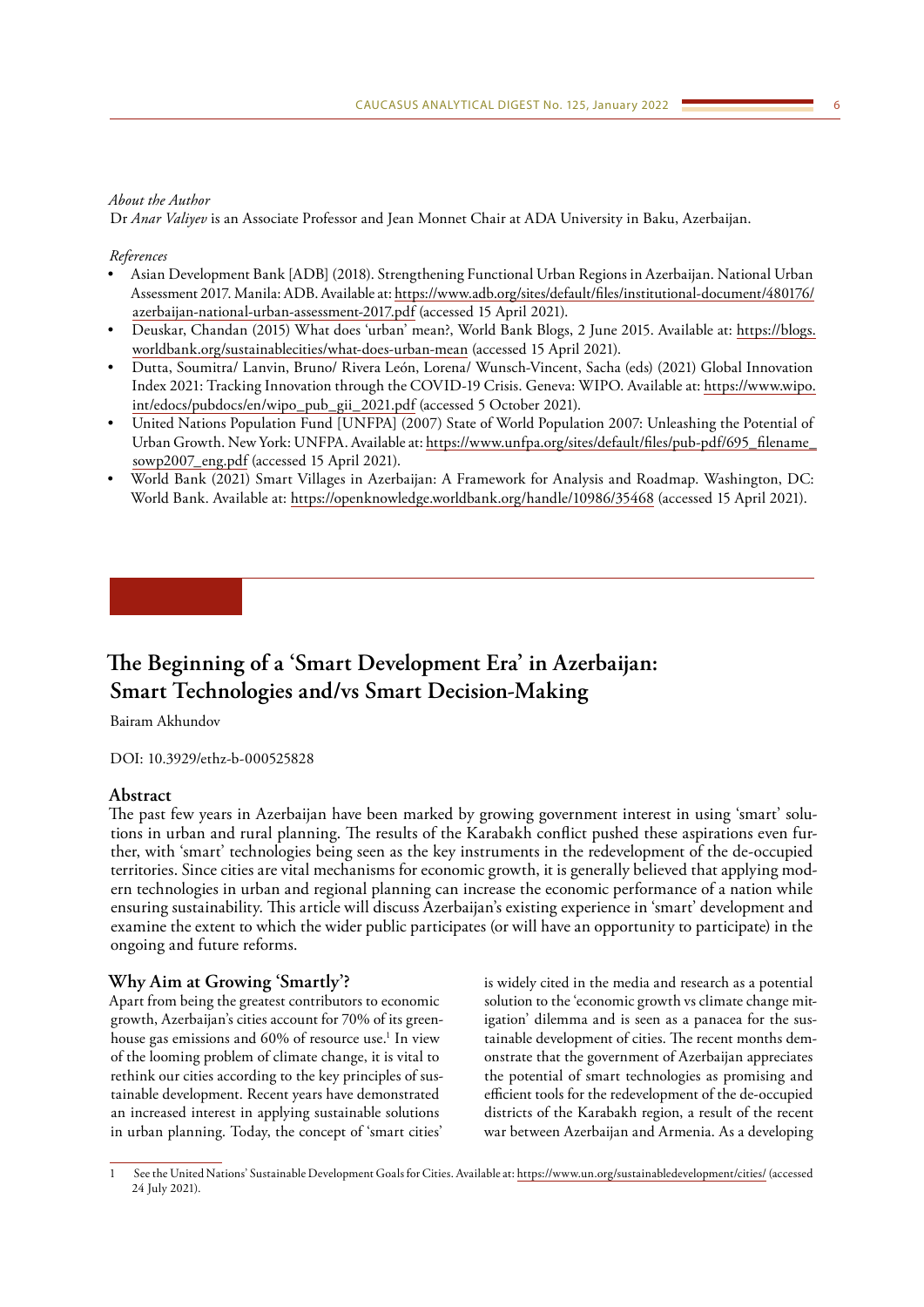economy aiming at steady economic growth, Azerbaijan needs to modernise its industrial and technological capacity by utilising 'green' or 'smart' solutions in order to meet its ambitious climate goals within the framework of Paris Agreement (e.g., decreasing greenhouse gas emissions by 35% by the year 2035) (World Bank, 2018). As it is seen from the Azerbaijani media today, there is a belief that the redevelopment of the districts will increase Azerbaijan's access to smart technologies, making the whole region an innovation hub that can transfer its expertise to the rest of the country (Hacıyev, 2021).

## **Azerbaijan's Quest for Smart Development**

Recent years have witnessed growing rates of urbanisation in Azerbaijan. The urban share of Azerbaijan's population has increased from 53.7% in 1990 to 56.4% in  $2020,^2$  which shows an increased interest among Azerbaijanis in cities as destinations for employment, education, social service provision and cultural participation. The growth of the urban population is strongly related to rising demand for natural resources (fossil fuels, water, land), consumer goods, and services, making the concerns over resource management more critical compared to the previous century. Based on this, on 19 April 2021, the President of Azerbaijan, Ilham Aliyev, adopted a decree on the development of the 'smart city' and 'smart village' concepts aiming at the effective use and management of available resources for sustainable development in urban and rural areas. The fact that this measure was taken by the head of the state months after the war's conclusion is not just a coincidence. Today, the post-war period in Azerbaijan is seen as a starting point of a new era, in which the redevelopment of the de-occupied territories stands as a national strategy for the coming decades. It is not surprising that the first 'smart village' project was announced in the village of Aghaly in the Zangilan district of Azerbaijan (one of the deoccupied districts in Nagorno-Karabakh) on 26 April 2021—just one week after the adoption of the decree. The project is being developed based on the five 'smart' pillars (housing, production, social services, agriculture, and sustainable energy), and envisions the use of modern technologies and practices brought in by specialists from China, Turkey, Italy, and Israel.<sup>3</sup>

It is worth mentioning that the government has yet to make firm steps towards involving the wider parts of civil society in the redevelopment process of the deoccupied lands. From an outsider's perspective, it is quite

noticeable that the decision-making processes are centralised and delegated to the governmental bodies that are accountable to the head of the state. The interests of internally displaced persons (IDPs) are seen to be generalised and distilled into the idea of repatriation only, while the government itself is portrayed as guarantor of a successful implementation of this process. Despite this, groups of IDPs are quite frequently taken to the de-occupied districts to see their homeland and witness the recent changes. Also, it is seen that the governmental bodies are making the initial steps to involve wider civilian groups into the redevelopment process. For instance, on 1 July 2021 the State Committee on Urban Planning and Architecture (or Arxkom) announced a competition entitled 'The Renewed Image of Ancient Karabakh' that aimed at giving independent professionals and architectural firms an opportunity to make their impact on the ongoing development process by designing conceptual visions for the development of five villages and the town of Khudafarin. According to the resource, the competition involved 21 projects, while the top three projects for each settlement got cash rewards. According to the press release by the Committee, the contestants demonstrated ways of utilising smart solutions in the planning and development processes, and the best suggestions are promised to be considered in the final decision-making process.4 Unfortunately, it is still unknown whether IDPs will have the opportunity to express their visions in the development process or not.

# **Previous Experience**

It is worth mentioning that several smart projects in Azerbaijan were adopted before the adoption of the new governmental strategy. For instance, in 2011, to address the growing problems in Baku's transportation system, the government established an Intelligent Management System for Transportation. Unfortunately, the project failed to design an adequate scheduling system for Baku's public bus transportation system—a problem that is still not solved. Designing a 'smart bus terminal' for the Baku International Bus Terminal Complex (BBAK) and an intelligent elevator management system (centralised dispatcher service—CDS) for the city of Sumgait count among the recent examples of applying smart technologies in Azerbaijan. More precisely, BBAK, in cooperation with Cisco, plans to establish a smart management system built upon the use of several innovative technologies including smart lightning, smart parking, envi-

<sup>2</sup> See World Bank Data, 'Urban population (% of total population)', <https://data.worldbank.org/indicator/SP.URB.TOTL.IN.ZS>(accessed 20 July 2021).

<sup>3</sup> '"Smart Village" – Dünyanın ən "ağıllı" layihəsi Qarabağda', [AzVision.az](http://AzVision.az), 28 April 2021, [https://azvision.az/news/258574/--smart-village-](https://azvision.az/news/258574/--smart-village--dunyanin-en-agilli-layihesi-qarabagda-.html) [dunyanin-en-agilli-layihesi-qarabagda-.html](https://azvision.az/news/258574/--smart-village--dunyanin-en-agilli-layihesi-qarabagda-.html) (accessed 18 July 2021).

<sup>4</sup> '"Qədim Qarabağın yenilənən siması" memarlıq müsabiqəsinə yekun vuruldu', [Bizimqarabagh.az,](http://Bizimqarabagh.az) 19 August 2021, [https://bizimqarabagh.az/](https://bizimqarabagh.az/tpost/c2sz5bhhc1-qdim-qaraban-yenilnn-simas-memarlq-msabi) [tpost/c2sz5bhhc1-qdim-qaraban-yenilnn-simas-memarlq-msabi](https://bizimqarabagh.az/tpost/c2sz5bhhc1-qdim-qaraban-yenilnn-simas-memarlq-msabi) (accessed 21 September 2021).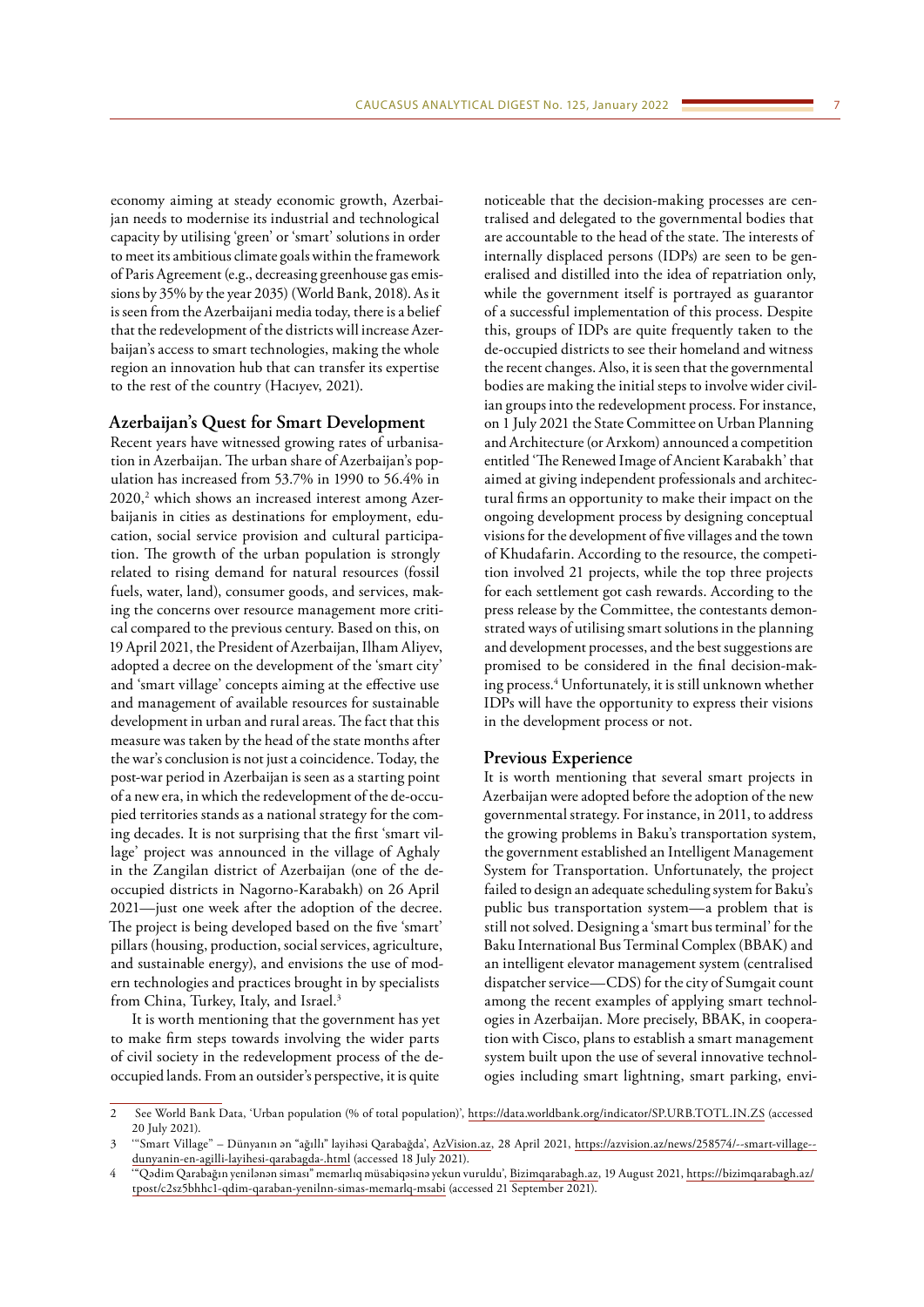ronmental monitoring, face recognition, licence plate recognition, accessible public Wi-Fi (Bakı Beynəlxalq Avtovağzal Kompleksi, 2019). The project in Sumgait in 2018 included replacement of the outdated Sovietperiod elevators to modern analogues, which allowed the creation of a CDS under supervision of a new managerial body called 'Lift Servis'. The brand-new system helps with monitoring elevators remotely and providing maintenance and security services if necessary.5 Another smart project was announced on 22 May 2020 through a video conference between Ilham Aliyev and Eric Rondolat, the CEO of Signify (former Phillips Lightning), a world-class lightning technologies company. According to the bilateral agreement, some 33,000 energy-efficient LED lamps will be installed in the city of Baku. It is believed that this lightning technology will allow up to a 50% reduction in the amount of electricity consumed for city lighting.6 Since the city of Baku and its vicinity is the largest metropolitan area in Azerbaijan, with a share of over 90% of the national economy (Jafarli, 2018), using energy-efficient technologies in Baku can be seen as a significant budget-saving measure.

## **Time to Be 'Smarter'**

As seen from the Azerbaijani media today (İsmayılzadə,  $2021$ ), $7$  the concept of smart cities is being related to the use of advanced technologies, and it is generally believed they have the power to make qualitative changes in governance while improving the access of citizens to services provided by the state. Despite this, studies show that the smart approach to city planning should not be seen only through the lens of technologies, but also consider the importance of community and stakeholder participation in decision-making. For instance, according to Monzon (2015), smart strategies should be based on the inclusive participation of various stakeholders collaborating with government institutions. He adds that smart technologies should be used for achieving sustainable and resilient development and aim at improving quality of life (QoL). Also, Neirotti et al. (2014) state that the focal point of smart city projects should be the improvement of QoL that can be reached through optimisation of tangible resources (e.g., environment, infrastructure, natural resources) as well as intangible ones (e.g., knowledge capital, human capital).

In the context of Azerbaijan, ensuring public participation in decision-making remains an issue. It is impor-

tant to state that the city of Baku remains the only capital city of a Council of Europe member state in which 'mayor' is a non-elected position. Consequently, the last 30 years Baku urban planning has been characterised by a top-down decision-making model, in which stakeholder involvement as a process has more resembled a meeting of government officials with the representatives of large rent-seeking parties. The same pattern was seen throughout the recent development of a master plan for the city of Baku, as the meetings and workshops that were purportedly organised for all stakeholders did not involve the wider community and grassroots organisations. According to Albrechts (2006) and Albrechts & Balducci (2013), in the modern world, the main merit that makes an urban development plan stand out is its strategic nature—a principle that has its roots in the corporate world. It is believed that ensuring inclusiveness in the development process of an urban or a regional development plan is one of the five key factors (alongside selectivity, integration, visioning, and action orientation) that distinguish a strategic plan (the contemporary approach) from a comprehensive master plan (an outdated approach). The only attempt to more or less meet the standard for 'inclusiveness' was taken by publishing a brief version of the city plan on the website of Arxkom for public discussions.8 Only three months (from September to December 2020) were given to the public for reflecting upon the introduced plans; half of that period (44 days) coincided with the war in Karabakh.9 Eventually, the master plan discussions did not get the desired attention from the broader public, and Arxkom did not extend the given time frame.

## **Still a Ways to Go**

The final master plan document is still not published, and so, Baku continues being a city without a new master plan since the independence of Azerbaijan. All the aforementioned factors demonstrate that there is still room for positive changes in terms of public participation in city planning, which is among the key pillars of smart development. Despite the lack of inclusiveness provided in the previous projects, some good news has arrived recently. On 9 July 2021, Arxkom announced a selection of potential members of a Public Council that will involve 11 members representing civil society institutions (one member per chosen institution). According to the introduced guidelines, the potential candidates

<sup>5</sup> 'Sumqayıt "Ağıllı şəhər"ə çevrilir', [SumqayitXeber.com,](http://SumqayitXeber.com) 3 June 2020, <https://sumqayitxeber.com/sumqayit-agilli-sehere-cevrilir/>(accessed 18 July 2021).

<sup>6</sup> 'Bakıda yeni layihə – 33 MİN LED İŞIQ QURAŞDIRILACAQ', [FED.az](http://FED.az). 23 May 2020, [https://fed.az/az/energetika/bakida-33-min-led](https://fed.az/az/energetika/bakida-33-min-led-isiq-qurasdirilacaq-81168)[isiq-qurasdirilacaq-81168](https://fed.az/az/energetika/bakida-33-min-led-isiq-qurasdirilacaq-81168) (accessed 20 July 2021).

<sup>7</sup> 'Qarabağ "smart region"a çevriləcək', Vergilər Qəzeti, 1 February 2021,<https://vergiler.az/news/economy/11706.html>(accessed 11 July 2021). 8 'Bakı şəhərinin Baş planı 2040', <https://arxkom.gov.az/bakinin-bas-plani> (accessed 22 July 2021).

<sup>9</sup> 'Bakı şəhərinin Baş planının ilkin layihəsi virtual sərgi formatında ictimaiyyətə təqdim olunur', [https://arxkom.gov.az/bakinin-bas-plani/](https://arxkom.gov.az/bakinin-bas-plani/xeberler/baki-seherinin-bas-planinin-ilkin-layihesi-virtual-sergi-formatinda-ictimaiyyete-teqdim-olunur) [xeberler/baki-seherinin-bas-planinin-ilkin-layihesi-virtual-sergi-formatinda-ictimaiyyete-teqdim-olunur](https://arxkom.gov.az/bakinin-bas-plani/xeberler/baki-seherinin-bas-planinin-ilkin-layihesi-virtual-sergi-formatinda-ictimaiyyete-teqdim-olunur) (accessed 23 July 2021).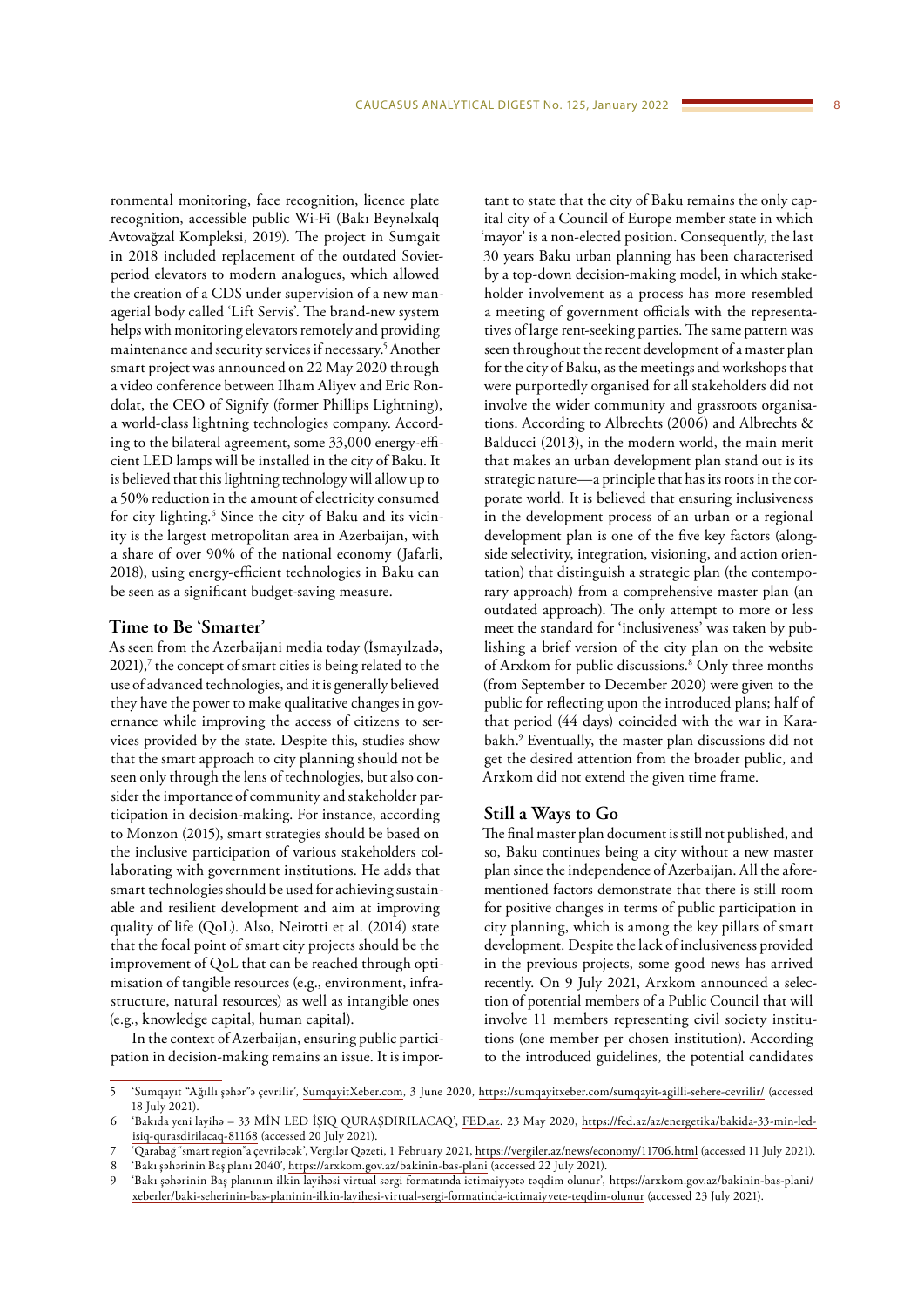were given 20 working days to send in their applications and should possess knowledge in architecture and urban planning.10 On 11 September 2021, the 11 representatives<sup>11</sup> of the Public Council were elected from a pool of 18 candidates by the members of 112 civil society organisations<sup>12</sup> via secret ballot elections. The role of the Public Council is specified by Arxkom as a body that, while representing civil society institutions, would 'participate in the adoption of legal acts governing the activities of the Committee' and would 'organise public control in relevant areas'. Regarding the amount of authority and power given to the members of the Public Council, Arxkom refers to the Law of the Republic of Azerbaijan on Public Participation from 1 June 2014,<sup>13</sup> which they published among other legal documents on their website.<sup>14</sup>

Unfortunately, it is too early to make adequate conclusions at this point, but this can be considered as the first serious step towards assuring stakeholder participation in urban planning in Azerbaijan. It is worth mentioning that despite Arxkom's critical reform, ensuring broader participation remains another vital step to take. In practice, there are various methods for enhancing inclusiveness in city planning decision-making. For instance, while designing a development plan for the city of Istanbul, the responsible institution, Istanbul Development Agency, organised a six-month social media campaign with a particular user-friendly hashtag that allowed everyday citizens to share their visions on the future of their city (Istanbul Development Agency, 2016).

Despite the recent attempts to make changes in its decision-making model, Arxkom still has a ways to go in terms of improving inclusiveness. Giving voice to wider social groups at least on the level demonstrated in Turkey, which is close to Azerbaijan both culturally and politically, would be a more promising model for improving

public participation in urban planning. To reach these goals, Azerbaijan still requires adequate reforms in its territorial organisation. In the existing system, the municipalities have limited political and economic power, while the executive chiefs are not elected but rather appointed directly by the head of the state.<sup>15</sup> Despite this, it seems that the war itself and the existing economic situation in Azerbaijan are pushing the state authorities to make some changes in the current decision-making models. Not to put the following on the level of the suggested earlier reforms, but the fact of the involvement of young professionals in the redevelopment of settlements in Nagorno-Karabakh as well as the creation of the Public Council itself demonstrate that there is a new decision-making culture emerging in Azerbaijan. State authorities are putting noticeably more trust in the country's human capital, and are ready to gradually share their responsibilities with a broader constellation of actors than before.

# **Conclusion**

It is evident that the government of Azerbaijan sees smart technologies as a tool for enhancing the quality of state services and ensuring efficient use of resources. The first steps to applying smart solutions in urban development were taken prior to the recent war in Nagorno-Karabakh, but it is noticeable that the results of the conflict accelerated the process of adopting smart strategies in the development of urban and rural areas. The fact that the President of Azerbaijan decided to institutionalise the state's desire to be 'smart' gives the feeling that the next decades could witness noticeable changes in urban and rural development policies. Without the state leadership's firm steps towards improving accountability and ensuring inclusiveness in urban planning decision-making, Azerbaijan's quest for smart development runs the risk of becoming a paper tiger.

#### *About the Author*

*Bairam Akhundov* holds an MSc in Human Geography from Stockholm University's Globalisation, Environment, and Social Change master's programme.

## *References*

• Albrechts, L., 2006. Shifts in Strategic Spatial Planning? Some Evidence from Europe and Australia. Environment and Planning A: Economy and Space, 38(6), pp. 1149–1170.

<sup>10</sup> 'Azərbaycan Respublikasının Dövlət Şəhərsalma və Arxitektura Komitəsi "İctimai Şura" yaradır', [https://www.arxkom.gov.az/media/xeberler/](https://www.arxkom.gov.az/media/xeberler/azerbaycan-respublikasinin-dovlet-sehersalma-ve-arxitektura-komitesi-ictimai-sura-yaradir) [azerbaycan-respublikasinin-dovlet-sehersalma-ve-arxitektura-komitesi-ictimai-sura-yaradir](https://www.arxkom.gov.az/media/xeberler/azerbaycan-respublikasinin-dovlet-sehersalma-ve-arxitektura-komitesi-ictimai-sura-yaradir) (accessed 27 July 2021).

<sup>11</sup> [Arxkom.gov.az.](http://Arxkom.gov.az) 2021. Azərbaycan Respublikasının Dövlət Şəhərsalma və Arxitektura Komitəsi yanında İctimai Şuranın üzvlüyünə seçilmiş namizədlərin siyahısı. Available at: <https://arxkom.gov.az/storage/files/files/1/613f453383866.pdf> (accessed 24 September 2021).

<sup>12</sup> [Arxkom.gov.az.](http://Arxkom.gov.az) 2021. 11 sentyabr 2021-Cİ İL TARİXİNƏ TƏYİN EDİLMİŞ AZƏRBAYCAN RESPUBLİKASI DÖVLƏT ŞƏHƏRSAL-MAVƏ ARXİTEKTURA KOMİTƏSİNİN YANINDA İCTİMAİ ŞURAYA KEÇİRİLƏCƏK SEÇKİLƏRİ ÜÇÜN SEÇİCİ SİYAHISI. Available at: [https://arxkom.gov.az/storage/files/files/1/ictimai%20sura/613bae85d7878.pdf](https://arxkom.gov.az/storage/files/files/1/ictimai sura/613bae85d7878.pdf) (accessed 21 September 2021).

<sup>13</sup> [Legislationline.org](http://Legislationline.org). 2013. *Law of the Republic of Azerbaijan on Public Participation*. Available at: [https://www.legislationline.org/download/](https://www.legislationline.org/download/id/8110/file/Azerbaijan_law_public_participation_2013_en.pdf) [id/8110/file/Azerbaijan\\_law\\_public\\_participation\\_2013\\_en.pdf](https://www.legislationline.org/download/id/8110/file/Azerbaijan_law_public_participation_2013_en.pdf) (accessed 23 September 2021).

<sup>14</sup> İctimai şura – [arxkom.gov.az](http://arxkom.gov.az). 2021. *İctimai şura*. Available at:<https://arxkom.gov.az/komite/ictimai-sura>(accessed 26 September 2021).

<sup>15</sup> [Oecd.org](http://Oecd.org). 2016. *AZERBAIJAN – OECD country profile*. Available at: <https://www.oecd.org/regional/regional-policy/profile-Azerbaijan.pdf> (accessed 26 September 2021).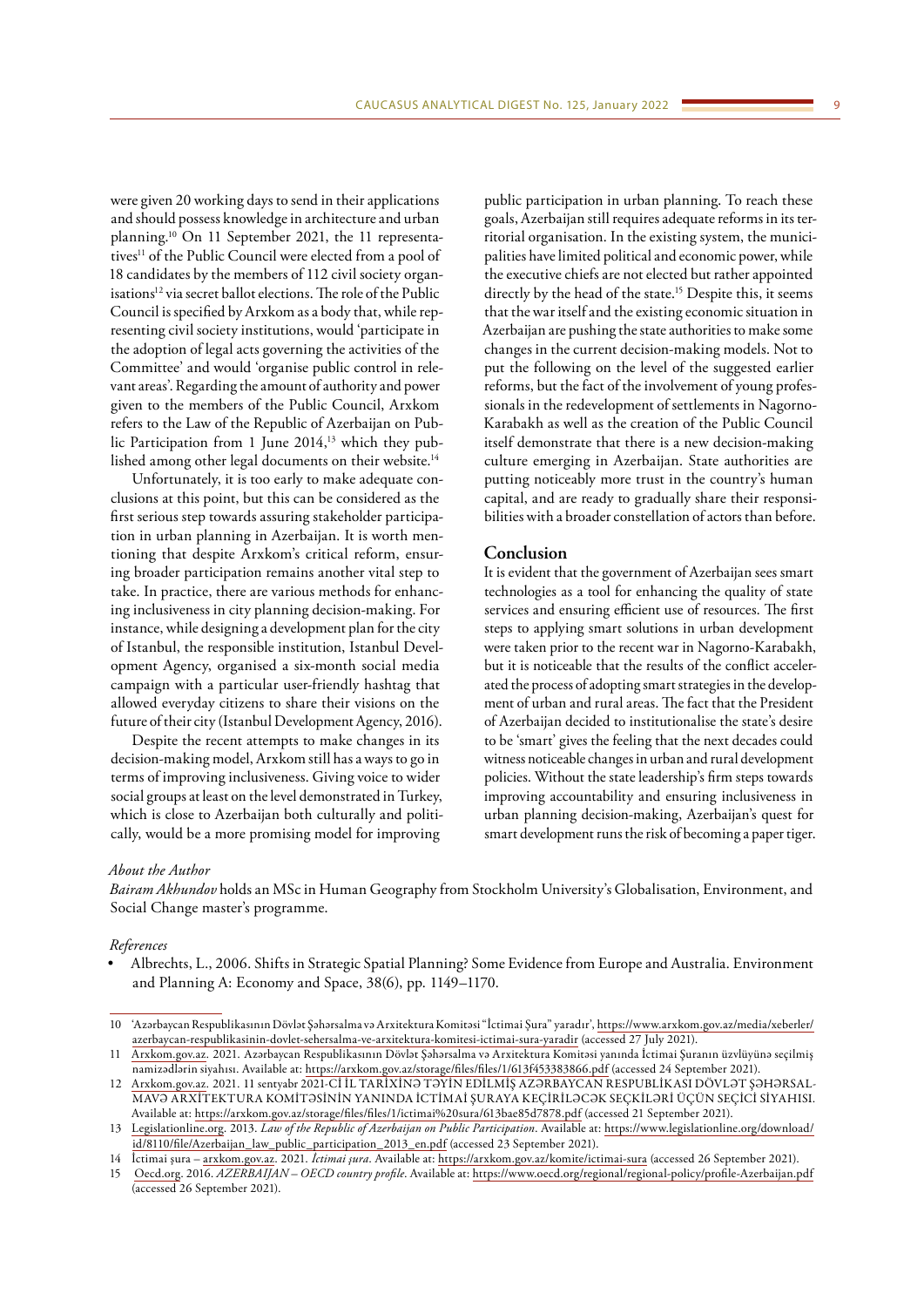- <span id="page-9-0"></span>• Albrechts, L. and Balducci, A., 2013. Practicing Strategic Planning: In Search of Critical Features to Explain the Strategic Character of Plans. disP – The Planning Review, 49(3), pp.16–27.
- Bakı Beynəlxalq Avtovağzal Kompleksi (2019). Bakıda nəhəng Nəqliyyat qovşağı istifadəyə verildi. [online] Available at: <https://avtovagzal.az/news/bakida-neheng-neqliyyat-qovsagi-istifadeye-verildi>[Accessed 28 July 2021].
- Hacıyev, Rauf (2021) Azərbaycan üçün Qarabağ inkişafın lokomotivi və ilham mənbəyidir, [Azertag.az](http://Azertag.az), 27 April 2021, [https://azertag.az/xeber/Azerbaycan\\_uchun\\_Qarabag\\_inkisafin\\_lokomotivi\\_ve\\_ilham\\_menbeyidir-1767233](https://azertag.az/xeber/Azerbaycan_uchun_Qarabag_inkisafin_lokomotivi_ve_ilham_menbeyidir-1767233) (accessed 23 September 2021).
- İsmayılzadə, Ağa (2021) Azərbaycanda yeni meqapolis texnologiyası: Smart ağıllı şəhər, ağıllı kənd. [Axin.az.](http://Axin.az) Available at: <https://axin.az/manset/27662-smart-city-ndir.html>(accessed 11 July 2021).
- Istanbul Development Agency (2016). 2014 2023 Istanbul Regional Plan. Istanbul: Istanbul Development Agency. Available at:<https://www.istka.org.tr/media/24723/istanbul-regional-plan-2014-2023.pdf> (accessed 25 July 2021).
- Jafarli, Fuad (2018). Modernization of Baku's Transport System: Infrastructure Development Issues. Caucasus Analytical Digest, No. 101, January 26, 2018, 15–18.
- Monzon, Andrés (2015). Smart Cities Concept and Challenges: Bases for the Assessment of Smart City Projects. Communications in Computer and Information Science, in: Helfert, Markus/ Krempels, Karl-Heinz/ Klein, Cornel/ Donellan, Brian/ Guiskhin, Oleg (eds) Smart Cities, Green Technologies, and Intelligent Transport Systems. SMARTGREENS 2015, VEHITS 2015. Cham: Springer, pp. 17–31 (Communications in Computer and Information Science, vol. 579).
- Neirotti, Paolo, De Marco, Alberto, Cagliano, Anna C., Mangano, Giulio and Scorrano, Francesco (2014). Current trends in Smart City initiatives: Some stylised facts. Cities, 38, 25–36.
- World Bank. 2018. Baku Urban Mobility Policy Note: Towards a More Efficient and Sustainable Urban Mobility. Washington, DC: The World Bank. Available at: [https://thedocs.worldbank.org/en/doc/963521580136216965-](https://thedocs.worldbank.org/en/doc/963521580136216965-0080022020/original/BakuUrbanMobilityPolicyNoteJune2018.pdf) [0080022020/original/BakuUrbanMobilityPolicyNoteJune2018.pdf](https://thedocs.worldbank.org/en/doc/963521580136216965-0080022020/original/BakuUrbanMobilityPolicyNoteJune2018.pdf) (accessed 3 August 2021).

# **Smart Transportation in Azerbaijan: What Can Be Done?**

Gunay Mukhtarova (University of Passau)

DOI: 10.3929/ethz-b-000525828

#### **Abstract**

The following article looks at existing models of smart transportation and which of their components could be applied in Azerbaijan. The paper discusses the current possibilities, some applied policies, and challenges of implementation of smart transportation in the country. The main notion of the article is that smart technologies, such as the Internet of Things and big data, can fix certain socio-economic problems, while the process and human capital are the main determiners of success of a given initiative. Furthermore, the article suggests some recommendations on the effectiveness and efficiency of the implementation of smart transportation and analyse what can be done in the urban context of Baku.

#### **Introduction**

The growing urbanisation of the past years has led to increased vehicle traffic in Azerbaijan's cities, resulting in extra focus on traffic management and its improvement as a part of city planning. In this case, the improvement and efficiency of smart transportation or mobility has become one of the priorities of the Baku's 'smart city' plan. The question is what exactly 'smart transportation' is, and how it can make movement through cities more

efficient. The 'Internet of Things (IoT) manages, evaluates, and monitors transportation systems to be effective, efficient and safe' (Mazur, 2020). The idea: smart sensors and controllers handle all the traffic management, only interfering when necessary. Thus, the importance of new technologies and their management is paramount in the implementation of a smart transportation system. Moreover, it is safer than traditional transportation system, as it involves machine learning and IoT;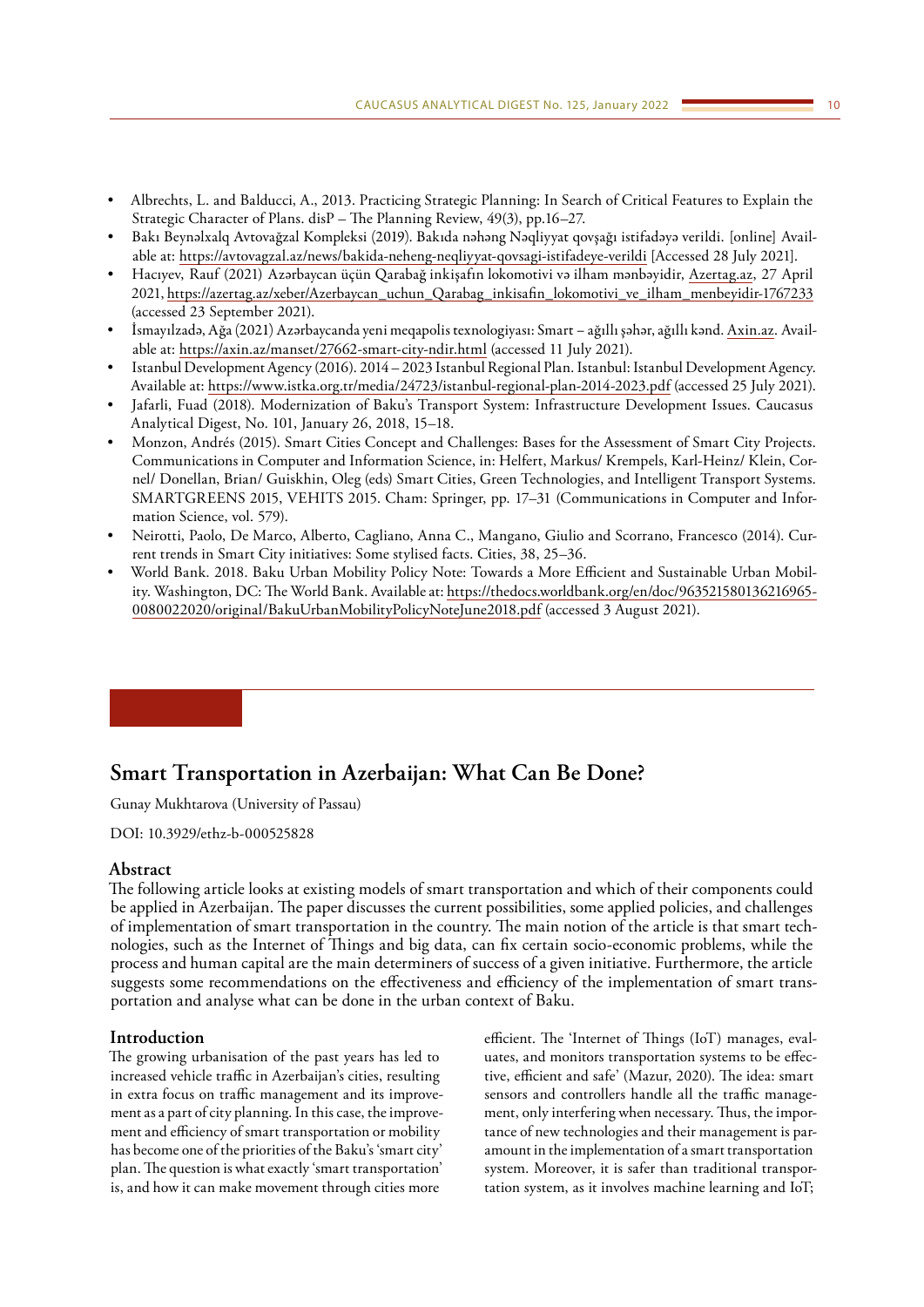'human factor' accidents tend to be very low (Mazur, 2020). Another crucial point is its cost-efficiency. Since smart transportation is managed by IoT, it uses resources in the most efficient way and avoids waste. Also, the transition from private car ownership to public transportation has a significant influence on everyday citizens in terms of transportation expenses. The decrease in CO2 emissions, less noise and cleaner air are worthy factors to mention because fewer private cars are used when public transportation is sufficient. Having an inclusive character is also one big advantage of smart transportation: low-quality transportation segregates people and presents challenges to accessing better job opportunities and other public services, while the implementation of smart transportation will maintain equal access to high quality public transportation, paying dividends in terms of citizens' job perspectives.<sup>1</sup>

# **Defining the Problem of Transportation in Azerbaijan**

Before proposing any smart transportation methods for Azerbaijan, it would be wise to look at the current situation of the transport system, the implemented policies, and the challenges that have occurred. Urban transport plays a crucial role in the economy of Azerbaijan. An effective transportation system leads to efficiency in economic costs (such as commuting time) and brings positive impacts (such as employment opportunities and better services). Urban transport grew by 5% annually in the period 2009–18 (International Transport Forum, 2020) which resulted an increase in car ownership. Wide-scale private car ownership in the Baku area is one of the crucial problems of the region's urban development. In the last 25 years, car ownership has increased from 55 to 143 cars per 1,000 residents (State Statistical Committee, 2020). We can guess that out of the 1.4 million cars registered in Azerbaijan in 2019, at least 1 million regularly enter and operate in Baku, presenting environmental, traffic, and safety problems.

Meanwhile, the low quality of the transportation sector in Baku has become one of the most visible issues in its continued urbanisation. The urban sprawl process and the new settlements on the outskirts of the city have greatly increased car usage in and around the area, leading to a 'domino effect' (Jafarli, 2018) since the residents in this area prefer to use cars over public transportation to commute to work, schools, and other places which are mostly based in the metropolitan area of Baku. As an administrative body, the Baku Transport Agency (BNA) is the responsible authority in terms of managing transportation issues in the city. However, lacking

a national transport strategy restricts further development in the area. Since Baku is the capital city and the country's main tourist destination, the urbanisation process has occurred faster than in the other cities of Azerbaijan. According to the Asian Development Bank's (ADB) report, Baku, and its surroundings account for 92% of the national industrial output. Due to its high population density, Baku experiences many urban transport problems. Traffic congestion, unorganised street parking, overcrowded public transport, lack of walkable pedestrian roads, and poor conditions for cycling are among the major challenges in the capital city (ADB, 2018). In addition, there is a lack of coordination in decision-making processes between government authorities and the main stakeholders, such as financial investors, policymakers, and the citizens (World Bank, 2020). The lack of coordination also results in gaps in vital data as well as data availability; data on transportation emissions and traffic volume, for example, are not adequately collected, and are not made available to the public.

The increased usage of cars for private transportation has led to various problems including air quality deterioration, increased deaths on the roads and losses in terms of time and money. The massive use of cars has impacted the city environment for the worse, increasing CO2 emission, causing noise and pollution, and decreasing the air quality. At the same time, 1711 road traffic accidents have been recorded in 2018 alone, despite the road safety programme (UNECE, 2021). The reasons behind those mentioned issues are the lack of a national strategy and the updated data. The integrated urban management system would be a much better fit for Baku's current transportation model rather than having separate bodies responsible for each public transportation modes as observed in current model (Jafarli, 2018). Spotty enforcement of road safety programmes as well as low public awareness of them are also major issues (International Transport Forum, 2020). Yet another significant problem in the sector is the aging public transportation infrastructure. Official statistics indicate that the profit from public transportation is increasing (44% from 2013 to 2017); nevertheless, spending on passenger transport is increasing even more quickly (77% from 2013 to 2017) (International Transport Forum 2020). Apparently, there is a positive link between the size of the population and public transportation usage by city dwellers. According to AzStat 2019, the population in Azerbaijan was 10.047 million people in 2019, up from 9.949 million in 2018, and the annually number of bus passengers was 1.8 million people in 2019, who rode the bus once or more, and 1.7 million in 2018 (State Statistical Com-

<sup>&#</sup>x27;What Is Smart Transportation?', *NEC*, 26 January 2021, [https://www.nec.co.nz/market-leadership/publications-media/what-is](https://www.nec.co.nz/market-leadership/publications-media/what-is-smart-transportation/)[smart-transportation/](https://www.nec.co.nz/market-leadership/publications-media/what-is-smart-transportation/) (accessed 30 August 2021).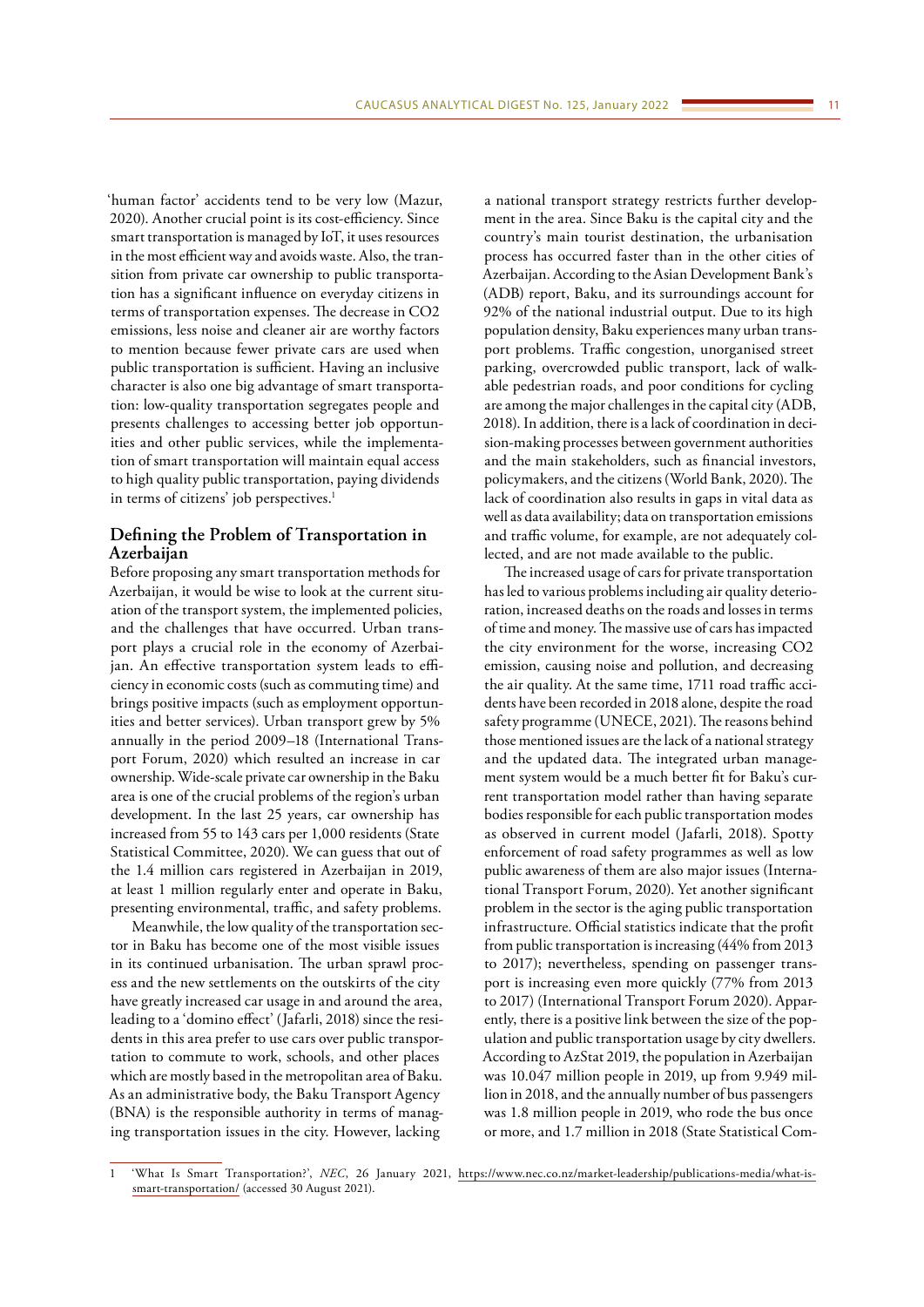mittee, 2020). Moreover, the removal of trams and trolleybuses reduced the effectiveness of public transportation and negatively affected the environment.

## **Looking for Examples**

To gain a more concrete idea of what 'smart transportation' entails, it is wise to look at some successful existing smart city models. Among these, the 'Smart Nation' policy of Singapore has enjoyed great success and contains measures that can be used in Azerbaijan. Its Intelligent Transport System (ITS) focuses on easing traffic congestion in the city in the most effective and efficient way. With the help of ITS, they introduced the Electronic Road Pricing System, which charges vehicles varying on time of day and congestion levels. Drivers can thus decide which route to take based on the traffic and the hour. The appropriate charge is then deducted from a smart card. Thus, it is a great economic tool to prevent traffic congestion. Thanks to ITS, average vehicle speed in Singapore has climbed to 27km/h, even faster than other world cities which have implemented smart city models. Furthermore, the introduction of the Expressway Monitoring and Advisory System (EMAS) monitors the road and, with the help of data acquired by cameras, sends the information to the control centre. In turn, this information is sent to the drivers via electronic signboards placed on the roads and/or radio and online tools (Cheang and Kim, 2016). This has proved quite an effective method to prevent congestion, especially congestion resulting from accidents and breakdowns.

Another smart transportation model has emerged from South Korea. Digitalisation and 'smart' infrastructure are the foundation of the Seoul Metropolitan Government. In the subway, they use smart cameras to monitor the number of passengers, peak periods, how frequently people use the subway, how many minutes are required for boarding, etc. This data is used to avoid bottlenecks and to provide assistance when needed. Additionally, digitalisation can be seen almost in every detail of Seoul's subway, such as digital supermarkets, which are quite effective in terms of timesaving. Seoul has also installed digital terminals that provides detailed navigation and provide traffic updates, making it easier for commuters to choose the most suitable road. Moreover, the transport office gathers live data on congestion and accidents and immediately shares the information on Twitter so that people can choose a provided alternate route (Rahmat, 2017).

Finally, Barcelona is another example of a city which has enjoyed great success in its smart mobility/transportation model. Every day around one million vehicles enter Barcelona, resulting in air pollution, noise, and traffic congestion. Thus, in its smart city model, one of Barcelona's main aims were to reduce CO2 emissions. Therefore, in 2017 they restricted the entrance of most combustionengine cars to the metropolitan area of the city. According to the Barcelona City Council, this reduction in pollution levels have prevented 659 premature deaths per year and increased life expectancy in the city by 52 days. Barcelona's plans have also focused heavily on ridesharing, including car- and bike-sharing initiatives as well as a broadening of the availability of e-scooters. According to simulations, ridesharing along with massive usage of e-scooters would decrease private car ownership in Barcelona significantly (Or, 2019). Along with that, the city has instituted a 'green light' policy that allows ambulances and other emergency vehicles to move easily and faster in the emergency conditions. Due to these smart facilities and techniques, Barcelona has been named one of the "smartest" cities in the world.

## **What Can Be Done in Azerbaijan?**

As mentioned above, though the lack of strategic planning forms the foundation of all of Azerbaijan's transport problems, the ADB has provided some basic recommendations for improving urban transportation. These include bus prioritisation, improvement in the bus terminals, and pedestrianisation, as well as traffic management (ADB, 2018). According to the World Bank's expert, the managerial problem is at the core of Azerbaijan's transportation woes. The suggestion as part of a World Bank project aimed at improving urban transportation in Baku to establish a unified model was ignored by state officials. As a result, due to the disagreements between sides, the World Bank refused to finance the project (BBC, 2015). Particularly, one step in this aim would be developing an online information platform that delivers the departure and arrival times of all public transportation. This would reduce decision times and would give commuters more options in terms of routes, as observed in Seoul and other smart city models. Attempts by the city to bring these initiatives to fruition, such as setting up information boards at bus stops, these efforts proved ineffective. Low input quality, resulting from incorrect information and failure to update data, was among the reasons for failure. Moreover, according to the BBC (2015), people also complained about the unhygienic conditions in public transportation, likely yet another cause for the increase in private car usage. Another effective suggestion for preventing traffic congestion in the central areas is to improve the parking system.

A sensor-controlled system that shows drivers the location and number of free parking slots in the city would decrease both traffic congestion and time spent on searching for a spot. One more smart transportation tool which can be applied to Baku is the 'green light' approach which we have seen in the Barcelona model. It is a useful function to facilitate the movement of emergency vehicles and to prevent traffic jams during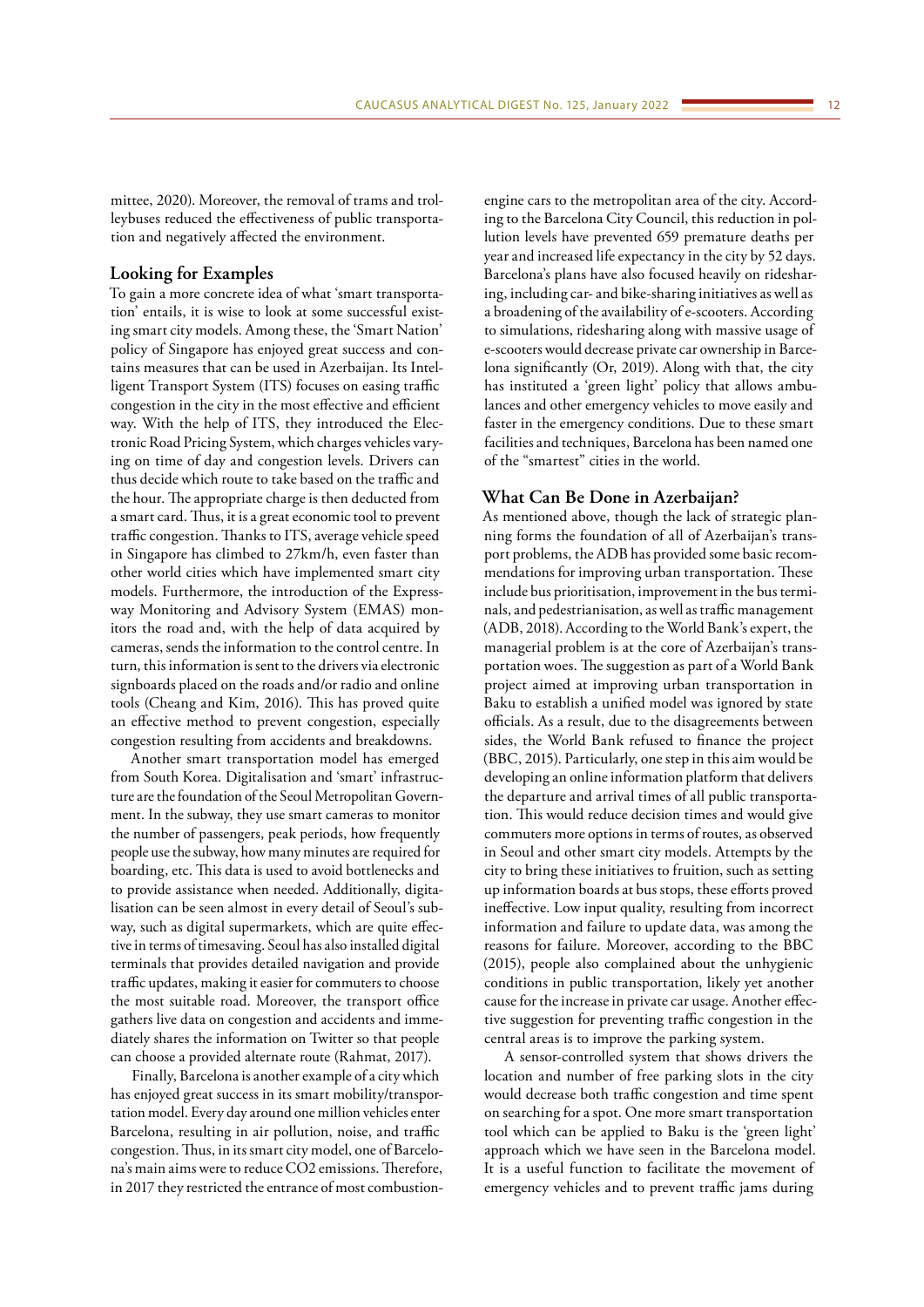breakdowns, because those unexpected incidents cause large amounts traffic congestion on the roads, adding to Baku's already-significant transit problems.

Furthermore, new ways should be found to manage institutional problems. As is evident in Singapore's Smart Nation and other smart transportation models, public opinion, and the other stakeholders, such as public entities, and private companies play a crucial role in smart city planning and implementation. Thus, the public should be given a voice in the decision-making process, which is open to everyone to increase the buy-in of the population. As of November 2019, BNA has announced the creation of an urban transport model in conjunction with the State Committee on Urban Planning and Architecture.2 Among the objectives are many environmentally friendly projects, such as improving bike lanes and increasing pedestrianisation. In this sense, we can follow the Barcelona city model, which prioritises bike usage as the preferred form of daily personal transit. By pursuing this strategy, motorised transportation would decrease, itself resulting in a decrease in CO2 emissions. Although cycling is not a very popular mode of transportation in Azerbaijan, according to the Chairman of the Baku Transport Agency, Vusal Karimli, development of bicycle lanes is on the agenda of Baku's general urban planning ([Azer](http://Azerforum.com)[forum.com,](http://Azerforum.com) 2021). He notes that they aim to encourage people to start cycling and plan to extend the city's bicycle

lanes to 251 km by 2040.<sup>3</sup> Road safety and urban mobility also count among the focus areas of the new model. The first phase of the plan is intended to continue until 2027, the improvement of public transportation at its core.

The achievement of smart transportation in Baku is an opportunity rather than a challenge. As mentioned above, the main challenges in smart transportation implementation are the managerial problems in the urban planning departments and the inertia of citizens' desires for personal motorized transportation. Considering the current challenges presented by climate change, in the context of Baku, we should focus primarily on these two problems. This process starts with the normalising of public transportation usage among city dwellers. In this case, the optimisation of the public transportation systems is the priority in implementing 'smart' approaches in Baku. Additionally, the managerial issues can be handled at least in part through increased participation of citizens in the urban planning process: since they are one of the main stakeholders in this task, they should be part of decision-making process and kept informed at every stage. The implementation of 'smart' urban planning solutions can be maintained successfully in the upcoming years if it is done efficiently while considering both the current resources and the people's needs and opinions. After all, the aim is to improve citizens' living conditions, rather than to comply with any existing smart city model.

#### *About the Author*

*Gunay Mukhtarova* is a master's student in the Development Studies programme at the University of Passau, Germany.

#### *References*

- Asian Development Bank [ADB] (2018). Strengthening Functional Urban Regions in Azerbaijan. National Urban Assessment 2017. Manila: ADB. Available at: [https://www.adb.org/sites/default/files/institutional-document/480176/](https://www.adb.org/sites/default/files/institutional-document/480176/azerbaijan-national-urban-assessment-2017.pdf) [azerbaijan-national-urban-assessment-2017.pdf](https://www.adb.org/sites/default/files/institutional-document/480176/azerbaijan-national-urban-assessment-2017.pdf) (accessed 15 April 2021)
- BBC (2015). Bakıda Ictimai Nəqliyyat problemləri nədən yaranır? BBC News Azərbaycanca Retrieved October 3, 2021, from [https://www.bbc.com/azeri/azerbaijan/2015/02/150210\\_public\\_transport\\_analysis](https://www.bbc.com/azeri/azerbaijan/2015/02/150210_public_transport_analysis).
- Cheang, Chee Yew and Kim, Goh Lee (2016). "Expressway Monitoring and Advisory SYSTEM (EMAS)." Infopedia. National Library Board Singapore, [https://eresources.nlb.gov.sg/infopedia/articles/SIP\\_507\\_2005-01-05.html](https://eresources.nlb.gov.sg/infopedia/articles/SIP_507_2005-01-05.html)
- International Transport Forum (2020). Decarbonising Azerbaijan's Transport System: Charting the Way Forward. Paris: ITF. Available at: [https://www.itf-oecd.org/sites/default/files/docs/decarbonising-azerbaijan-transport-system.](https://www.itf-oecd.org/sites/default/files/docs/decarbonising-azerbaijan-transport-system.pdf) [pdf](https://www.itf-oecd.org/sites/default/files/docs/decarbonising-azerbaijan-transport-system.pdf) (accessed 30 August 2021).
- Jafarli, Fuad (2018). "Modernization of Baku's Transport System: Infrastructure Development Issues." Caucasus Analytical Digest, No. 101, January 26, 2018, 15–18.
- Mazur, Steve (2020). "An Introduction to Smart Transportation: Benefits and Examples." Digi International, December 9, 2020.<https://www.digi.com/blog/post/introduction-to-smart-transportation-benefits>.
- Or, Sagi (2019). "Smart City Expo 2019: How Barcelona Is Taking the Lead." PTV Blog, November 11, 2019. <https://blog.ptvgroup.com/en/city-and-mobility/smart-city-expo-2019-how-barcelona-became-a-leading-smart-city/>.
- Rahmat, Bismah (2017). "In Seoul, the Future of Transportation Is Here." Technology and Operations Management, November 17, 2017.<https://digital.hbs.edu/platform-rctom/submission/in-seoul-the-future-of-transportation-is-here/>.

<sup>2</sup> See State Committee on Urban Planning and Architecture of the Republic of Azerbaijan. Accessed August 13, 2021. [https://arxkom.gov.az/](https://arxkom.gov.az/en) [en.](https://arxkom.gov.az/en)

<sup>3</sup> 'Bəlkə 2040-Cı Ildə Bakıda Rahat Velosipeddən istifadə Mümkün Olacaq', [Azerforum.com](http://Azerforum.com), 17 May 2021, [https://azerforum.com/az/belke-](https://azerforum.com/az/belke-2040-ci-ilde-bakida-rahat-velosipedden-istifade-mumkun-olacaq)[2040-ci-ilde-bakida-rahat-velosipedden-istifade-mumkun-olacaq](https://azerforum.com/az/belke-2040-ci-ilde-bakida-rahat-velosipedden-istifade-mumkun-olacaq) (accessed 3 October 2021).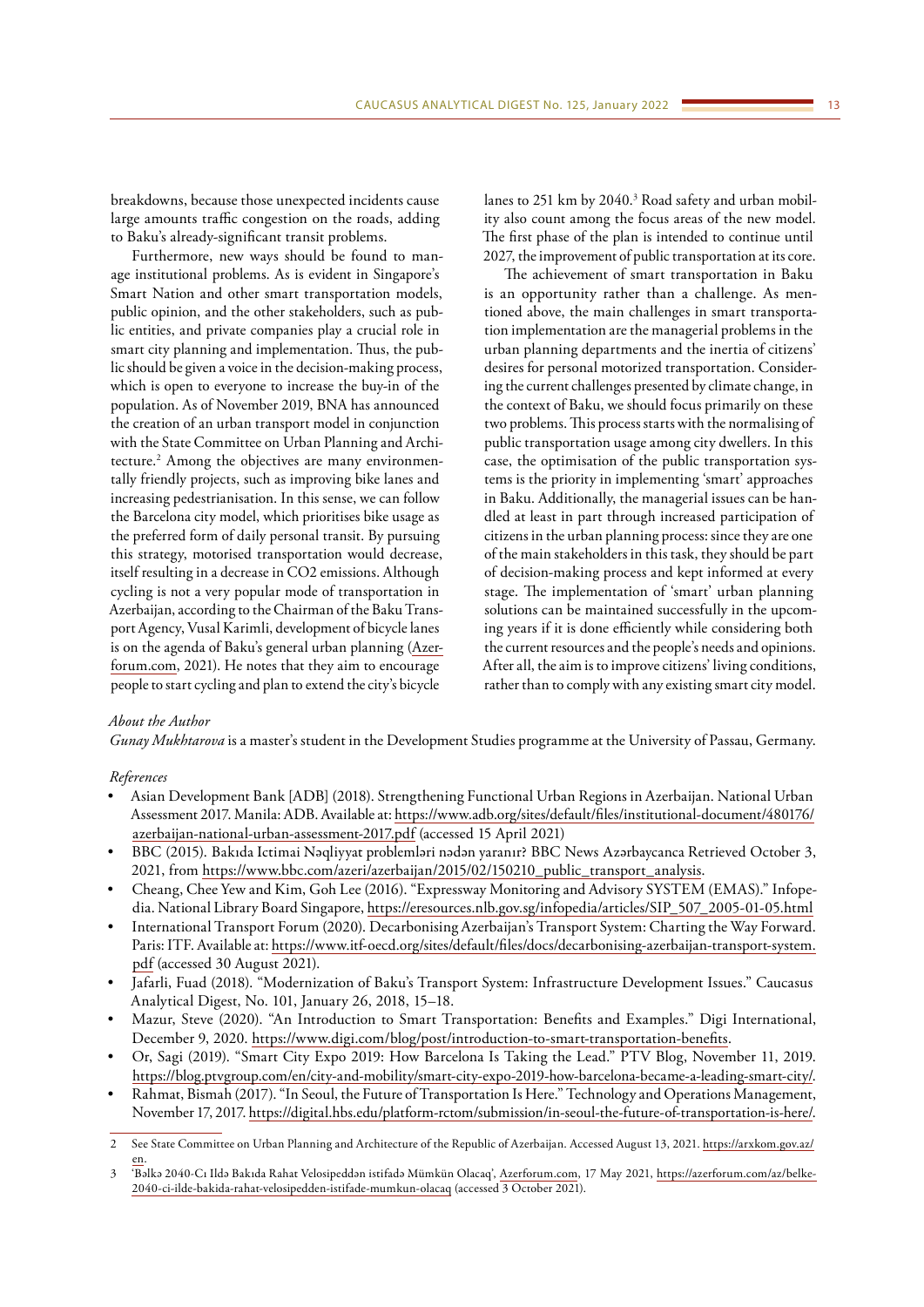- <span id="page-13-0"></span>• State Statistical Committee of the Republic of Azerbaijan (2020). "Information Society." Accessed July 18, 2021. [https://www.stat.gov.az/source/information\\_society/?lang=en](https://www.stat.gov.az/source/information_society/?lang=en).
- United Nations Economic Commission for Europe [UNECE] (2021). 2021 Transport Statistics Infocards. [unece.org](http://unece.org). Retrieved October 3, 2021. [https://unece.org/sites/default/files/2021-04/Inforcards\\_2021\\_ENG\\_forweb%20light.pdf](https://unece.org/sites/default/files/2021-04/Inforcards_2021_ENG_forweb light.pdf)

# **The Smart Village Concept and Its Applicability in the Karabakh Region: Can It Succeed?**

Narmin Ismayilova (University of Passau)

DOI: 10.3929/ethz-b-000525828

## **Abstract**

The end of the Karabakh conflict brought new problems for the Azerbaijani government, the most important of which being the reconstruction and development of de-occupied territories. With thousands of hectares of agricultural lands undeveloped and abandoned for 30 years, the Azerbaijani government has adopted a 'smart village' approach. The political establishment hopes that the implementation of this concept in these territories will boost redevelopment as well as lead to a return of population. The following article discusses the possibilities of implementing 'smart village' concepts in the Karabakh region, and offers suggestions based on the past experience of various countries.

## **Introduction**

The Covid-19 pandemic forced both the public and private sector to rapidly digitalise. The recent situation has forced the government and citizens to adapt to the changes with the help of technology. Additionally, after 44 days of war with Armenia, Azerbaijan needs to restore the cities and villages in the de-occupied region of Nagorno Karabakh. Hence, to develop the Karabakh region in a sustainable way, the 'smart city/village' concept is a primary point on the agenda. The Armenian period was marked by a general lack of development activities in the region. Thus, the implementation of smart village concepts is necessary to identify solutions based on demands. Consequently, economic development and increased living standards can be achieved in the Nagorno Karabakh region with the right smart solutions.

The advantages of smart villages would have an enormous impact on the development of the region in several aspects. This concept allows for the building of empowered, resilient, and independent communities and also contributes to the more efficient use of available resources. Taking into consideration that the Karabakh region is rich in natural resources and requires redevelopment after

being destroyed during the war, smart village implementation and utilisation of previous experience seems more appropriate for the situation. Therefore, there is an urgent need to change the status quo and design a model which will improve all villages in an efficient and effective way and accelerate economic growth at the same time.<sup>1</sup> The village of Aghali in Zangilan district was chosen to be the first municipality to implement the smart village project. This article presents various countries' experiences with smart village implementation in the hopes of helping solve the urbanisation problems mentioned in the previous articles of this special issue, and examines its suitability to Azerbaijani cities and villages.

# **The Smart Village Concept in Azerbaijan: Why Do We Need It Now?**

After de-occupation of Karabakh and surrounding territories, Azerbaijan now faces a major repopulation problem. After almost 30 years of living in another part of Azerbaijan, it would be difficult to persuade a majority of internally displaced persons to return to Karabakh. Moreover, there exists an entire generation that was born outside of Karabakh and does not have attachment to

<sup>1</sup> '"Ağıllı şəhər" (Smart City) və "Ağıllı kənd" (Smart Village) konsepsiyasının hazırlanması haqqında', Decree No. 2584, 19 April 2021. Available at: <http://e-qanun.az/framework/47263>(accessed 30 August 2021).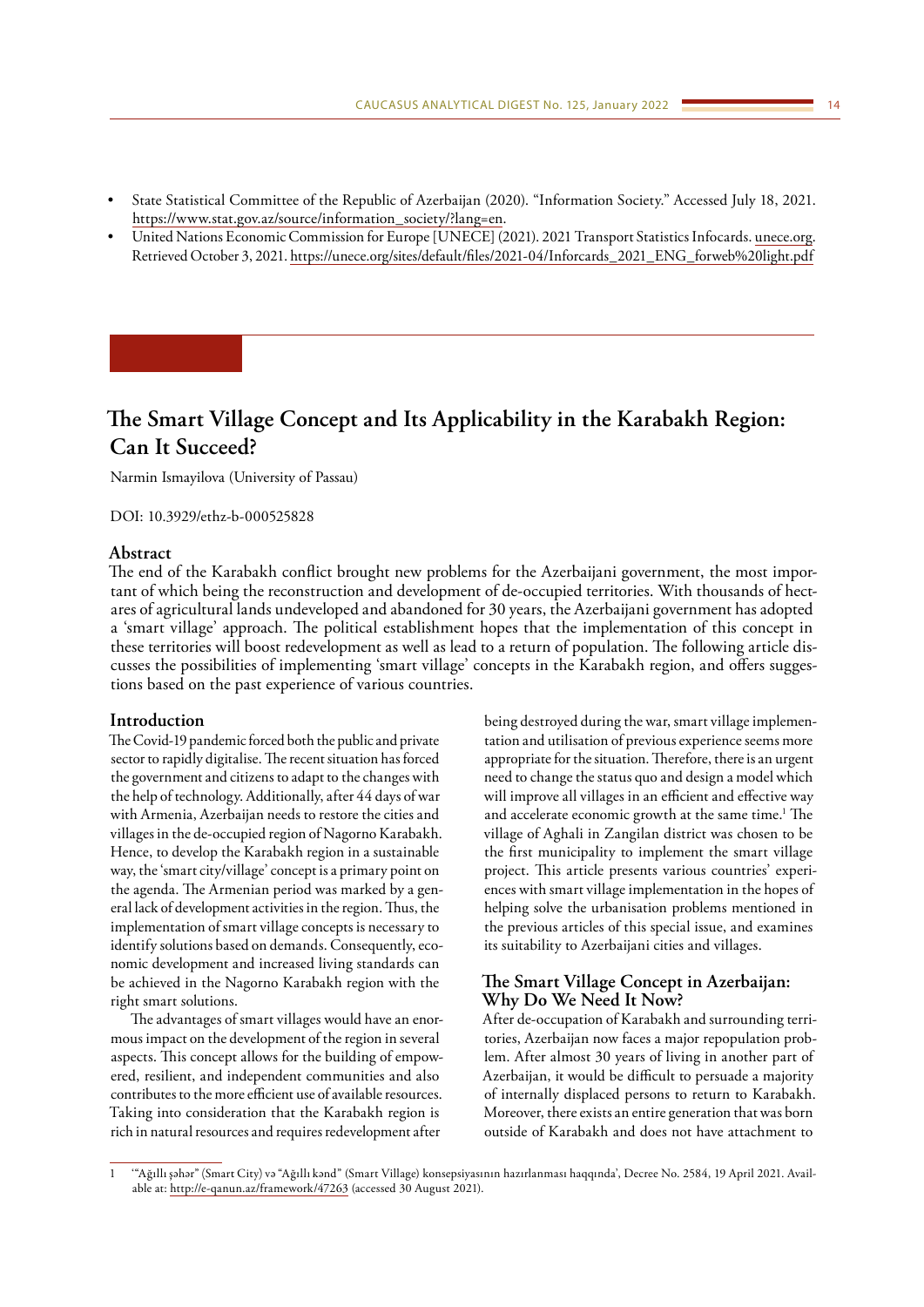these territories. Thus, in April of 2021, the President of Azerbaijan launched the process of developing the smart village and smart city<sup>2</sup> concepts, sending a signal to the population that their lives in the new territories would be completely different, technologically driven and much easier compared to life in Soviet times or the period thereafter. The importance of young and fresh minds is paramount; thus, through technological innovations and smart policy applications, the population, especially young Azerbaijanis, can be motivated to come back.

The second reason for relying on smart village and smart city approaches, although remaining unstated, is to stem the massive influx of Azerbaijan's rural population to Baku. Today, the unofficial population of Baku and its closest surroundings totals around 4 million people, constituting 40% to 50% of the country's population. Azerbaijan's second-largest city is home to around 300,000 people—almost ten times less than the Baku area. Thus, urban primacy, i.e., the concentration of the urban population in Baku, is detrimental to the balanced development of the country. Political, administrative, economic, and social power is concentrated in Baku, while other places remain small and insignificant. Thus, smart villages in Karabakh are also intended to serve to spur migration from urban areas back to rural villages of Karabakh, slow down urbanisation, and the rural population of other regions of Azerbaijan would benefit economically.

Finally, it is worth mentioning the situation in other rural areas of Azerbaijan, where poverty and access to services remains a significant problem. According to World Bank statistics, 'Over 60 percent of poor people reside in rural areas and about 57 percent of the population is vulnerable to falling into poverty should they experience unanticipated economic, health-related, or other shocks' (World Bank, 2021). Additionally, in comparison to Baku and the greater Absheron region (of which Baku is part), access rates to water and gas are lower in rural areas, where only 76% of households have access to water and 82% to gas (World Bank, 2021). Low access to services leads populations to migrate from rural to urban areas, strengthening the rural-urban divide.

# **How to Make Smart Villages Successful? Looking for Best Examples**

To prevent these inequalities and to reduce service gaps, the importance of technology and use of smart solutions cannot be overstated. Information and Communication Technology (ICT) plays a critical role. The advantage of using ICTs in the Karabakh region include inexpensive connectivity and affordable implementation, leading to

the emergence of new models and new ways of providing information services (World Bank, 2011). Technology and innovation enable job creation and improve labour productivity, a win-win situation for the local population and the government. Applying this method in the Karabakh region would have an enormous positive effect on promoting local products and increased employment opportunities for the rural population while keeping existing jobs. In the following paragraphs, smart village experiences of various countries and their applicability to potential implementation in the Karabakh region will be discussed.

South Korea's smart village project focused on agriculture by targeting agro-food manufacturing, processing, distribution, and rural tourism in its villages according to a 2013 project concept (World Bank, 2021). In 2014, the Korean Ministry of Agriculture, Food and Rural Affairs (MAFRA) also began implementing the Smart Agriculture Project, which aimed to connect and modernise farms through ICT-driven solutions. This enabled producers, retailers, and ICT organisations to collaborate and encourages young people to settle in rural areas. MAFRA attracted youth to smart farming by providing training courses and supporting the development of large-scale 'smart farm' complexes. The smart farm innovation model incorporated three core elements: (1) educating and training rural youth and farmers; (2) enhancing production through smart farming practices (e.g., making 70% of the modern greenhouses 'smart') and diversification of agricultural exports; and (3) boosting the adoption of technology by encouraging academic-industrial-institutional joint research to build innovative ecosystems based on 'big data' (World Bank, 2021). Since the younger generations' role in development is unavoidable and modernisation is already underway in the Karabakh region, implementing the Korean model would help accelerate this process.

Harisal, a small village of less than 1,500 people located in the Melghat region of the Indian state of Maharashtra, has been historically characterised by low human development indicators because of poor public infrastructure and limited employment opportunities. The main purpose of developing Harisal as a smart village was to develop employable skills, access to healthcare, agricultural productivity, digital connectivity, work opportunities, and local governance, in the same goals Azerbaijan has for the Karabakh region. The government of Maharashtra (GoM) aimed to increase the gross domestic product of the village through both technological and social innovation. Being a model village, the nearby areas could also benefit from Harisal's experience and adopt the innovations that succeeded there (Ran-

<sup>2</sup> '"Ağıllı şəhər" (Smart City) və "Ağıllı kənd" (Smart Village) konsepsiyasının hazırlanması haqqında', Decree No. 2584, 19 April 2021. Available at: <http://e-qanun.az/framework/47263>(accessed 17 August 2021).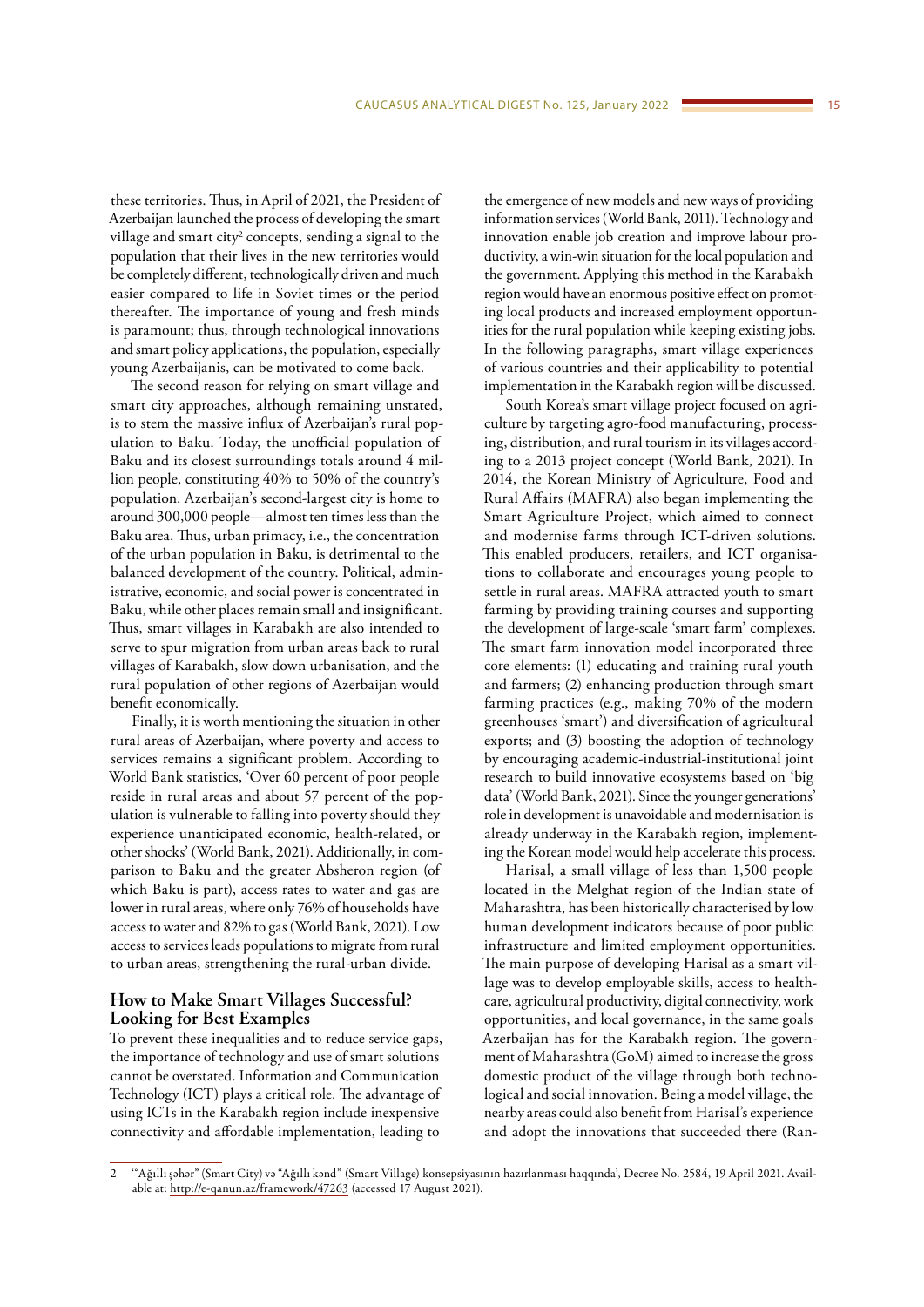vir, 2018). The project implemented innovative solutions to achieve rural transformation: (1) Digital connectivity; (2) Health (e-health centre with telemedicine facility); (3) Education and skills training; (4) Governance (citizen services centre); (5) Digital financial services; (6) Agriculture (farmer trainings by agricultural extension workers) and (7) Sustainable livelihood. In a public-private-partnership, the project was led by the GoM and implemented by Microsoft in partnership with various private and public sector enterprises. Being a part of the Digital India Initiative, project planning and ICT management were supported by the National Informatics Centre (World Bank, 2021). Taking the Harisal model as an example, we can say that there is a need for joint work between government and NGOs to make the smart village concept broadly implementable.

## **Can Azerbaijan Succeed?**

These examples from abroad can be successfully implemented in Azerbaijan. First, we need to define the challenges of the region, and employ strategies/approaches from the above-mentioned projects accordingly. Additionally, cooperation among the villages to implement these programs is also crucial: we need to design the national strategic plan to ensure the municipalities are interconnected and share contributions equally. To achieve the above-mentioned objectives is not possible without human interaction; thus, investment in human capital is a must in terms of smart city/village implementation, because we need skilled professionals to design and implement technologies and innovations.

However, there are several factors that needs to be considered. The main problem, at least for the next several years, is the issue of land mines. The Azerbaijani Mine Action Agency (ANAMA) has already begun the demining process, but it will take around decade to fully demine Karabakh. Idris Ismayilova, who is head of the operation, stated that approximately 750 unexploded rockets as well as 4,500 anti-personnel and 2,000 anti-tank mines are have thus far been removed in only a small area of Karabakh.<sup>3</sup> The estimated price for the reconstruction process given by Azerbaijani experts amounts to more than US \$20 billion (Crisis Group interviews, 2020). Meanwhile, some displaced people cannot wait to return to their homes, and are willing to invest in this rebuilding and demining process. Next, the government should understand what kind of population it wants in smart villages. While it is easy to predict the interested strata in urban populations, i.e., mostly the young, the potential makeup of the rural smart village population is at this point impossible to anticipate. Most of Azerbaijan's rural population is involved in traditional agriculture including cattle ranching, farming, etc. It would take great efforts to educate these people on how to properly utilise data and make data-driven decisions. In this regard, the Korean model of training young people in smart agricultural technologies seems more feasible. The government could already at this point begin preparing the relevant plans with academic institutions and think tanks. Finally, smart villages in Karabakh may be the first example in the world where such concept will be introduced from scratch, and not to an already-existing village. The success of smart villages in Karabakh can shift paradigms not only in Azerbaijan, but in the greater region as well, helping breathe new life into countless dying villages.

#### *About the Author*

*Narmin Ismayilova* is currently completing her master's degree in Development Studies at the University of Passau, Germany.

### *References*

- Crisis Group interviews, Azerbaijani economists and experts, Baku, November 2020
- Ranvir, Arun M. (2018) Effective Deployment of Digital Technologies for Rural Development: Digital Village Harisal. International Journal of Scientific & Engineering Research, 9(12). Available from: [https://www.ijser.org/](https://www.ijser.org/onlineResearchPaperViewer.aspx?Effective-Deployment-of-Digital-Technologies-for-Rural-Development-Digital-Village-Harisal.pdf) [onlineResearchPaperViewer.aspx?Effective-Deployment-of-Digital-Technologies-for-Rural-Development-Digital-](https://www.ijser.org/onlineResearchPaperViewer.aspx?Effective-Deployment-of-Digital-Technologies-for-Rural-Development-Digital-Village-Harisal.pdf)[Village-Harisal.pdf](https://www.ijser.org/onlineResearchPaperViewer.aspx?Effective-Deployment-of-Digital-Technologies-for-Rural-Development-Digital-Village-Harisal.pdf) (accessed 21 September 2021).
- World Bank (2011) ICT in Agriculture: Connecting Smallholders to Knowledge, Networks, and Institutions. Washington, DC: World Bank. Available from: <https://openknowledge.worldbank.org/handle/10986/12613>(accessed 22 September 2021).
- World Bank (2021) Smart Villages in Azerbaijan: A Framework for Analysis and Roadmap. Washington, DC: World Bank. Available from:<https://openknowledge.worldbank.org/handle/10986/35468> (accessed 21 September 2021).

<sup>3</sup> 'Azerbaijan clears mines from areas freed in Karabakh', Anadolu Agency, 29 November 2020, [https://www.aa.com.tr/en/azerbaijan-front](https://www.aa.com.tr/en/azerbaijan-front-line/azerbaijan-clears-mines-from-areas-freed-in-karabakh/2059833)[line/azerbaijan-clears-mines-from-areas-freed-in-karabakh/2059833](https://www.aa.com.tr/en/azerbaijan-front-line/azerbaijan-clears-mines-from-areas-freed-in-karabakh/2059833) (accessed 21 September 2021).